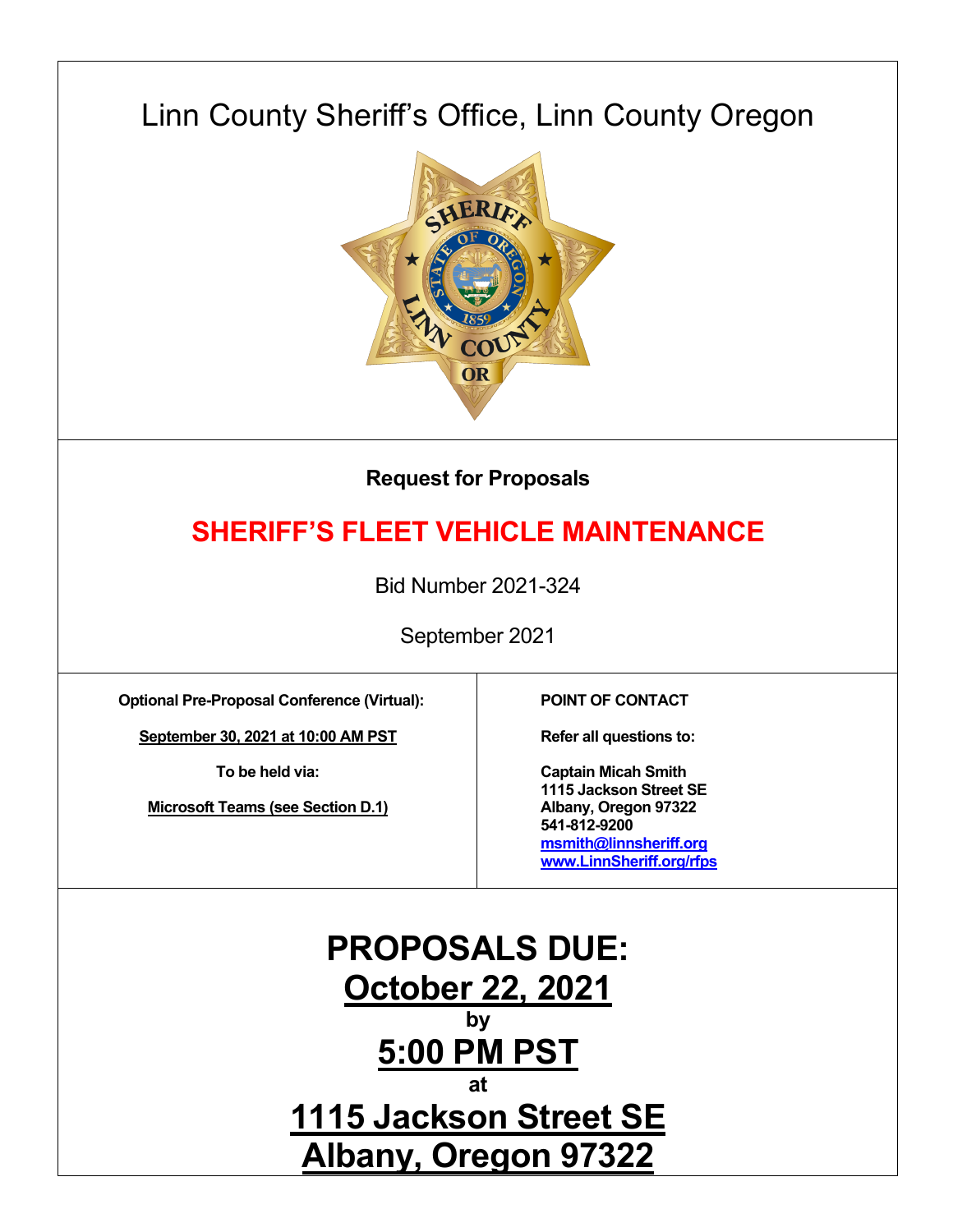### **SECTION A - TABLE OF CONTENTS**

| <b>B. GENERAL INFORMATION</b>              |  |
|--------------------------------------------|--|
|                                            |  |
|                                            |  |
|                                            |  |
|                                            |  |
| C. SCOPE OF WORK                           |  |
|                                            |  |
|                                            |  |
|                                            |  |
|                                            |  |
|                                            |  |
|                                            |  |
|                                            |  |
|                                            |  |
|                                            |  |
| D. PROCUREMENT REQUIREMENTS AND EVALUATION |  |
|                                            |  |
|                                            |  |
|                                            |  |
|                                            |  |
| E. AWARD AND NEGOTIATION                   |  |
|                                            |  |
|                                            |  |
| F. PROTEST PROCEDURES                      |  |
|                                            |  |
|                                            |  |
| G. MISCELLANEOUS TERMS AND CONDITIONS      |  |
|                                            |  |
|                                            |  |
|                                            |  |
|                                            |  |
|                                            |  |
|                                            |  |
|                                            |  |
|                                            |  |
|                                            |  |
|                                            |  |
|                                            |  |
|                                            |  |
|                                            |  |
|                                            |  |
|                                            |  |
|                                            |  |
| <b>EXHIBITS</b>                            |  |

**Exhibit A: Proposer Qualifications** 

Exhibit B: Cost Proposal

Exhibit C: Sample Contract for Services

Exhibit D: Affidavit of Trade Secret

Exhibit E: Proposer Information and Certification Sheet

Exhibit F: List of Sheriff's Office Vehicles

Exhibit G: Proposer Reference Questionnaire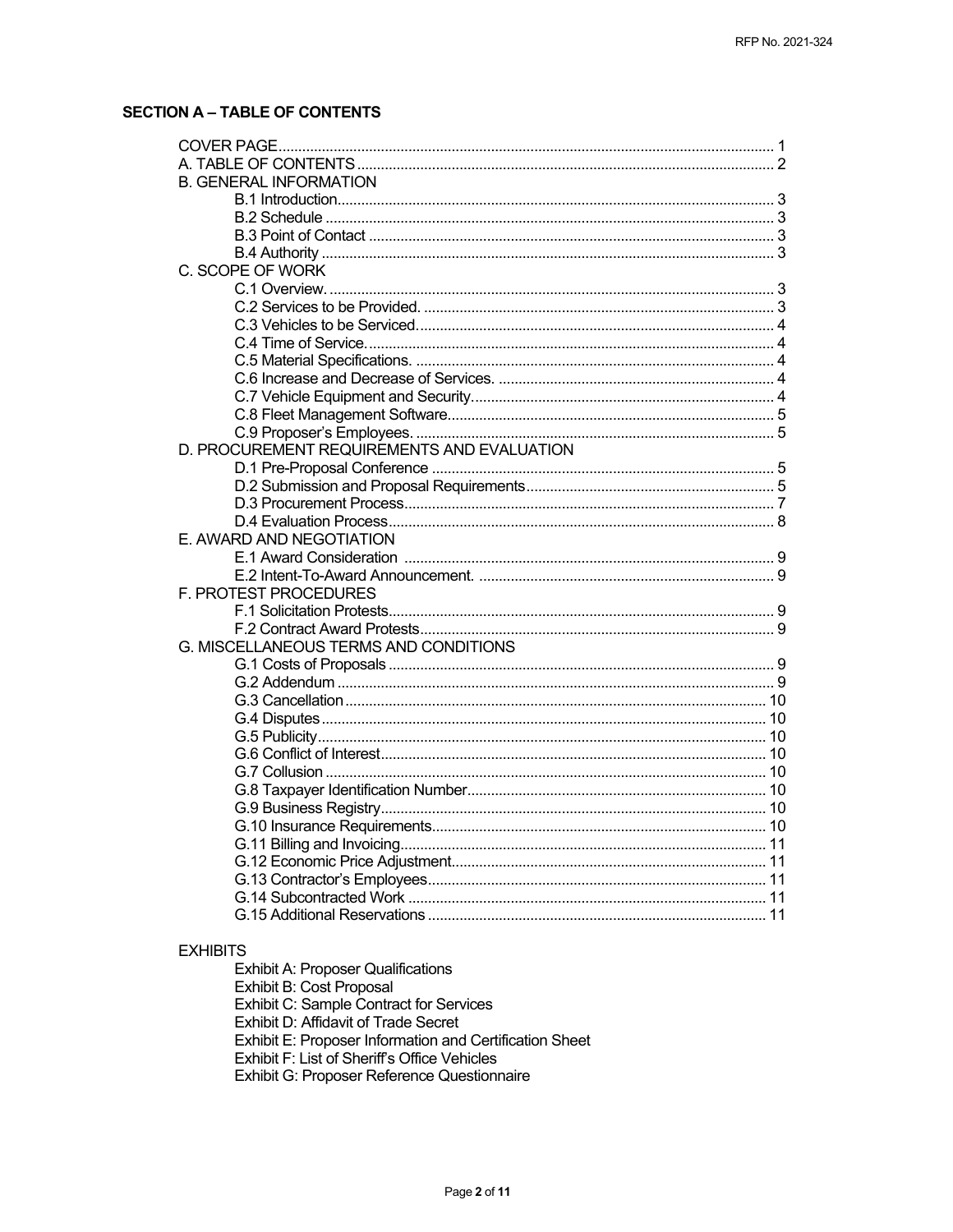#### **SECTION B – GENERAL INFORMATION**

**B.1 Introduction.** The Linn County Sheriff's Office, a political subdivision of the State of Oregon, ("LCSO") is currently accepting proposals from qualified contractors with which to establish a long-term, cost effective agreement for high quality, reputable maintenance and repairs for Sheriff's Office vehicles, such as cars, vans, SUVs, trucks and patrol-rated vehicles (SUVs and trucks). Other vehicles may also be included, on an as-needed basis and provided the proposer is certified and capable to perform the work. These vehicles could include busses, armored personnel carriers, evidence collection vehicles, and more. County requests your firm fixed pricing for standard maintenance services and other repairs normal and customary for maintenance of these vehicles. Other types of maintenance will be handled on a case-by-case basis.

Additional details on the scope of services to be provided is included in Section C - Scope of Work.

It is not the intent of this RFP to completely describe all aspects of vehicle maintenance and service for all possible requirements. Proposers should specify the basis (list prices, labor costs, discount levels, etc.) upon which the quoted prices are calculated, and agree to provide all current and future products on that same price basis throughout the contract term.

LCSO anticipates the award of one contract from this RFP. The initial term of the contract is anticipated to be 4 years, beginning January 1, 2022 with an option to extend the contract up to two additional two-year terms, upon agreement by both parties. LCSO reserves the right to choose other contractors for a particular service issue when in the determination of LCSO it is in the organizations best interest to do so.

**B.2 Schedule.** The table below represents a tentative schedule of events. All times are listed in Pacific Time. All dates listed are subject to change.

| Event                                      | Date               | Time       |
|--------------------------------------------|--------------------|------------|
| Pre-Proposal Conference                    | September 30, 2021 | $10:00$ AM |
| Questions / Requests for Clarification Due | October 12, 2021   | $5:00$ PM  |
| Closing (Proposals Due)                    | October 22, 2021   | $5:00$ PM  |
| Issuance of Notice of Award (approx.)      | November 2021      |            |

**B.3 Point of Contact.** The Point of Contract (POC) for this RFP is identified on the Cover Page of this RFP, along with the POC's contact information. Proposers shall direct all communications related to any provision of the RFP, whether about the technical requirements of the RFP, contractual requirements, the RFP process, or any other provision only to the POC.

**B.4 Authority.** LCSO is issuing this RFP pursuant to its authority under both state law and Linn County Code. LCSO is using the Request for Proposals method of procurement, pursuant to ORS 279B.060 and LCPR 137-047.

#### **SECTION C – SCOPE OF WORK**

**C.1. Overview.** The Linn County Sheriff's Office is extending an invitation for maintenance providers to submit proposals for Sheriff's Fleet Vehicle Maintenance services. The place of business of the selected service provider must be located within Linn County, Oregon.

**C.2 Services to be Provided.** The selected Proposer will furnish labor, equipment, and materials to provide routine vehicle maintenance for certain LCSO vehicles, such as cars, vans, SUVs, trucks, and patrol-rated vehicles (SUVs and trucks) and similar vehicles.

The scope of service will likely include, but is not limited to:

- Routine Maintenance, which must be in accordance with manufacturers' recommendations;
- Minimum Routine Inspection, with inspection findings being documented for wear and safe operations;
- Occasional detailed inspection of a vehicle related to an LCSO criminal investigation (i.e. traffic crash reconstruction);
- Special Services, which may include, but are not limited to, electrical work, mechanical work, suspension and alignments, installation of minor add-on equipment;
- Repair Cost Estimates;
- Upon request by LCSO, vehicle pickup at various Linn County facilities and return upon service and inspection completion; and
- Emergency Service at all times, other than 8:00 a.m. to 5:00 p.m., Monday through Saturday, and holidays.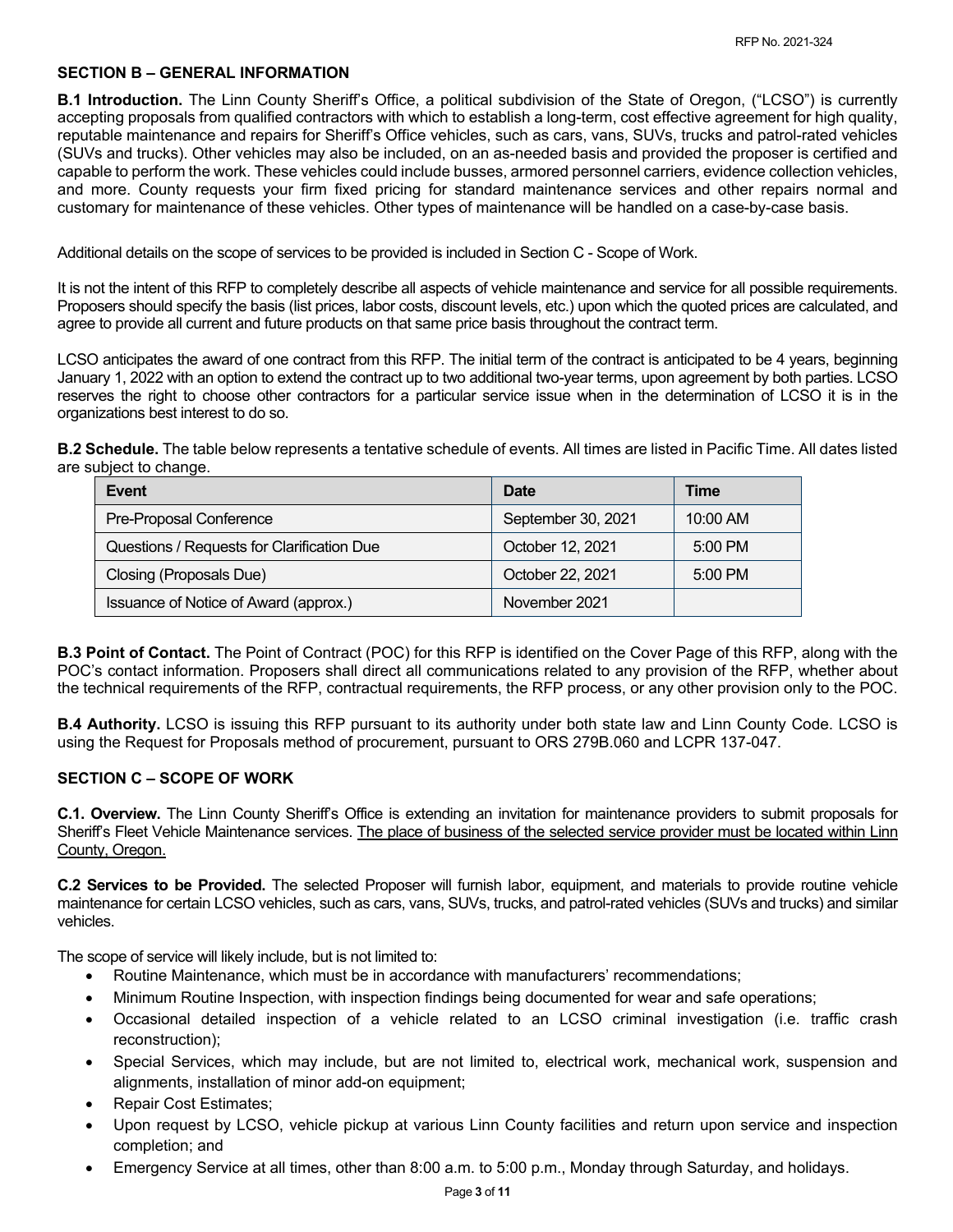Not included for service work in this contract are heavy vehicles and equipment, such as buses, ambulances, construction equipment, and vehicles with special adaptations LCSO chooses to exclude. LCSO reserves the right to choose other contractors for a particular service issue when, in the determination of LCSO, it is in the organization's best interest to do so. Conversely, at their choosing, LCSO can engage with the selected Proposer for service work on an as-needed basis for heavy vehicles and equipment, after obtaining a quote for the work sought.

**C.3 Vehicles to be Services.** LCSO's fleet vehicle list will change from time to time; however, the current list of equipment and vehicles is provided as Exhibit F, attached hereto, and includes sedans, vans, trucks, and SUVs. The vehicles listed in Attachment F are the current fleet vehicles as of the date of this solicitation. Additionally, some vehicles within LCSO's fleet are leased through other entities, while others are owned outright by LCSO. The lease or ownership of any vehicle will not impact the Proposer's level of service rendered or performed on any County vehicle.

**C.4 Time of Service.** LCSO seeks proposals that offer both drop-off service and maintenance of vehicles by LCSO employees, as well as pickup and return delivery of LCSO vehicles to the Sheriff's Office/Jail, located at 1115 Jackson Street SE, Albany, Oregon 97322.

- Routine maintenance will be scheduled by LCSO with a minimum of 24-hour advance notice, except for emergency police vehicles. These vehicles require a quicker service response time and experience unanticipated service needs. It is imperative that emergency fleet vehicles are serviced promptly, within reason, and are not out of service for extended periods of time affecting emergency response time to a community emergency event.
- Emergency service cannot be scheduled. LCSO will make every effort to limit emergency service; but, if it is requested, the successful Proposer must respond in a timely manner based on the needs of LCSO.
- Routine maintenance and service must be completed within two (2) hours of the scheduled start of service unless the successful Proposer and LCSO have arranged and agreed upon a different service completion time.
- Special services must be scheduled in advance by LCSO with mutually acceptable start and completion times.
- Repair cost estimates shall be performed within one (1) hour of the request for service.

**C.5 Material Specifications.** All material used in the maintenance of the equipment shall be new. Rebuilt parts may be used only upon prior approval of LCSO Purchasing/Fleet Manager, or identified designee. Additionally, LCSO will provide, at LCSO's expense, the following parts to the successful Proposer for use on LCSO vehicles. The successful Proposer will be expected to keep a stock on-hand of the following parts and notify LCSO when the stock needs to be replenished.

| <b>WIX</b>      | 57502         | OIL FILTER              |
|-----------------|---------------|-------------------------|
| <b>WIX</b>      | 57151         | HD OIL FILTER           |
| <b>WIX</b>      | 51372         | OIL FILTER              |
| <b>WIX</b>      | 33963         | <b>FUEL FILTER</b>      |
| <b>WIX</b>      | 24027         | WATER ALERT SPIN ON     |
| <b>WIX</b>      | WA10910       | <b>AIR FILTER</b>       |
| <b>WIX</b>      | 24068         | <b>CABIN AIR FILTER</b> |
| <b>RABESTOS</b> | 680982P       | <b>ROTOR</b>            |
| <b>RABESTOS</b> | 680983P       | <b>ROTOR</b>            |
| <b>RABESTOS</b> | SP1611APPH    | <b>BRAKE PAD SET</b>    |
| <b>RABESTOS</b> | SP1612PPH     | <b>BRAKE PAD SET</b>    |
| X2POWER         | <b>VARIES</b> | <b>BATTERY</b>          |
| <b>ODYSSEY</b>  | VARIES        | <b>BATTERY</b>          |

LCSO provided parts list may change, expand, or shrink based on the needs of LCSO. The manufacturer warranty of these parts is expected to be in full effect, and the successful Proposer must provide warranty coverage on the labor and installation of listed parts.

**C.6 Increase or Decrease of Services.** LCSO shall have the option to increase or decrease services and may request that the successful Proposer provide additional work and perform special projects for LCSO. All change orders to the contract will be negotiated and in the form of an amendment to the contract and mutually agreed upon. Special projects will be billed separately to LCSO, or as agreed upon by both parties.

**C.7 Vehicle Equipment and Security.** Vehicles and equipment shall be protected from damage and vandalism while in the possession of the successful Proposer. When equipment remains in the possession of the selected Proposer overnight, it should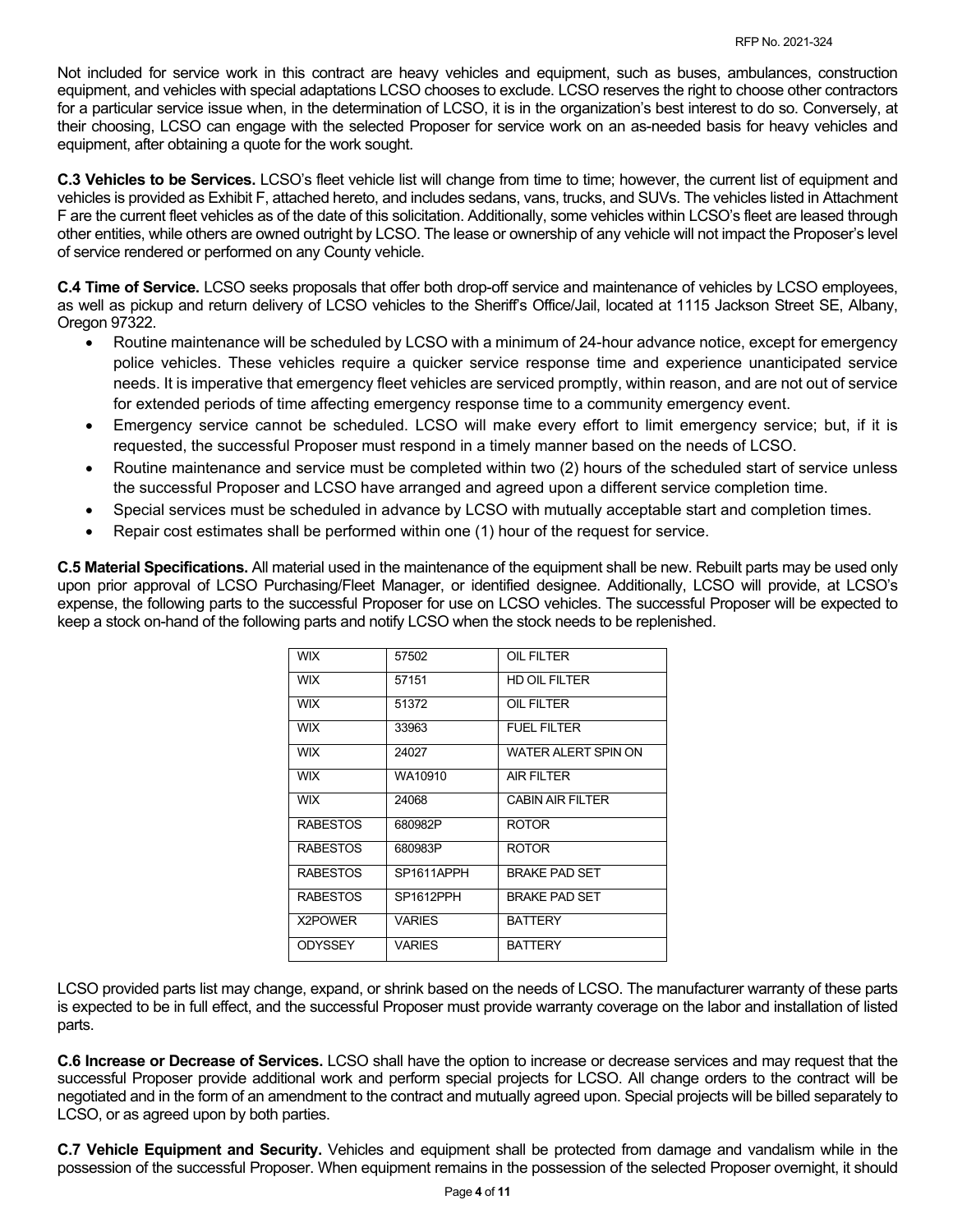be stored within a locked building. Storage of equipment in a non-enclosed, but secured area may be allowed on a case-by-case basis but should be approved by LCSO in advance. The successful Proposer will be required to have Garage Keepers Legal Liability Coverage to protect LCSO vehicles while in the care of the successful Proposer for service, repair, storage or safekeeping. (See Section G.11 Insurance Requirements, for more details)

**C.8 Fleet Management Software.** LCSO utilizes Enterprise Fleet Management software (owned by Enterprise Holdings, https://www.efleets.com/) for fleet management. Proposer agrees that all authorization to perform work, billing of work and service performed, recording of odometer, and other fleet management data and requirements will be completed for all LCSO vehicles during each visit, by way of the Auto Integrate program. Additionally, LCSO reserves the right to change fleet management software during the term of the contract. LCSO will facilitate training, which includes "How To" resources and access to subject matter experts when necessary, for the Auto Integrate program which Enterprise Fleet utilizes, or future programs should LCSO make a change.

**C.9 Proposer's Employees.** All personnel employed by the successful Proposer will be expected to present a neat appearance and be courteous to the public and LCSO employees. Due to security restrictions and sensitivity of data and equipment within the vehicles, the successful Proposer and those employees servicing county vehicles will be required to submit to and pass any background checks deemed necessary or desirable by LCSO, to include the completion of Criminal Justice Information Systems Security Awareness Training.

#### **SECTION D – PROCUREMENT REQUIREMENTS AND EVALUATION**

#### **D.1 Pre-Proposal Conference (Virtual).**

A virtual pre-proposal conference will be held at the date and time listed in the Schedule provided in Section B.2. Prospective Proposers' participation in this conference is highly encouraged, but not mandatory. **To receive the virtual meeting link, Proposers interested in attending must email the POC requesting the meeting details and link.**

The purpose of the pre-proposal phone conference is to:

- Provide additional description of the project;
- Explain the RFP process; and
- Answer any questions Proposers may have related to the project or the process.

Statements made at the pre-proposal phone conference are not binding upon LCSO. Proposers may be asked to submit questions in writing.

#### **D.2 Submission and Proposal Requirements.**

D.2.1 Submission Requirements. Proposals should follow the format and reference the sections listed below. Responses to each section and subsection should be labeled to indicate the item being addressed. Proposal must describe in detail how requirements of this RFP will be met and may provide additional related information. Proposers shall submit one original paper copy using the information below. In addition, Proposers should submit one digital copy of their Proposal in PDF format, on a USB drive included with their submitted paper copy, or via email, or both. Proposals shall be submitted in sealed packages or envelopes. To ensure proper identification and handling, all packages and envelopes shall be clearly marked as follows:

> Sheriff's Fleet Vehicle Maintenance RFP RFP No. 2021-324 Attn: Captain Micah Smith Linn County Sheriff's Office 1115 Jackson Street SE Albany, Oregon 97322 msmith@linnsheriff.org

D.2.2 Proposal Submittal / Narrative Response. All Proposals must include the following information:

*D.2.2.1 Cover Letter & Table of Contents*. Proposers must submit a cover letter with their Proposal. The cover letter shall include a brief general statement of intent to perform the services and confirm that all elements of the RFP have been reviewed and understood. The letter should include a brief summary of Proposer's qualifications and Proposer's willingness to enter into a contract under the terms and conditions prescribed by LCSO's Sample Contract (Exhibit C). The letter should be signed by an individual who can bind the Proposer contractually. The Proposal should also include a Table of Contents, which shall identify the contents of the Proposal in a format consistent with the requirements, and that aides the Proposal in being easy to understand and evaluate.

*D.2.2.2 Service*. Proposers must describe the process by which LCSO can initiate service requests, the length of time for processing, and how the requests will be processed and managed. The Proposer must have an established track record of highly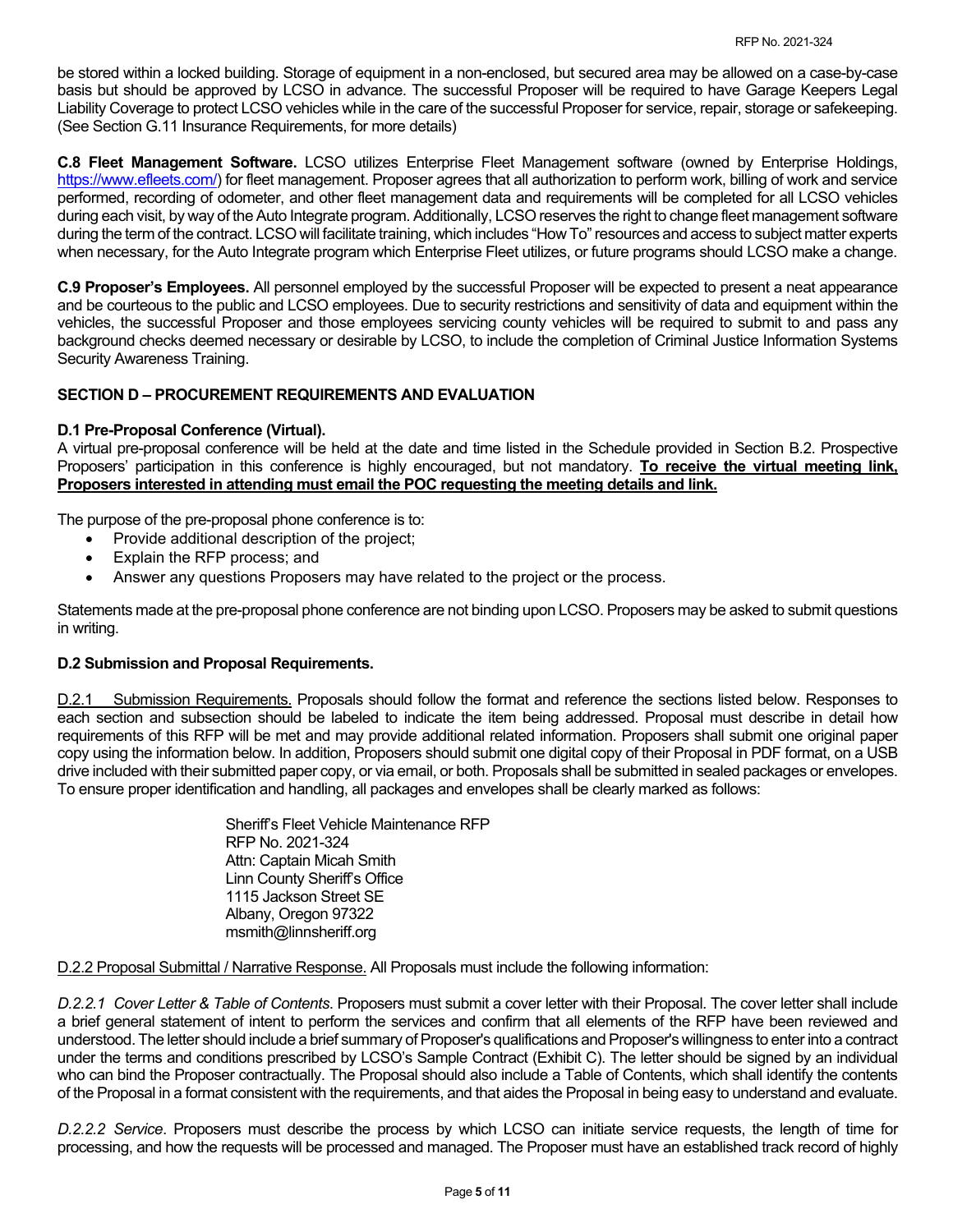reliable service and equipment with flexible and effective service options. The availability of different support capabilities must be provided, including the following:

- **Diagnostics**
- Local stocking of parts
- Location of parts centers and delivery times
- Products used (types/brands)
- Any other relevant information

*D.2.2.3 Project Management*. Proposers must describe the policies and procedures that will be employed to ensure the timely completion of tasks in a quality fashion.

*D.2.2.4 Breadth of Service Offerings*. LCSO seeks to select a Proposer who provides the broadest possible range of quality services and products at reasonable prices. Proposers must provide an overview of your service offerings and capabilities.

*D.2.2.5 Scheduling and Turnaround Time.* Proposers should be able to provide ease of scheduling and an acceptable turnaround time for service requests on a growing and changing fleet of vehicles. Proposers must describe their scheduling process and turnaround time for maintenance servicing, along with their response time for emergency and non-emergency services of vehicles.

*D.2.2.6 Routine Inspection Form*. Proposer must submit as part of their proposal their Routine Inspection Form. LCSO will evaluate the inspection form and may require additional minimum items.

*D.2.2.7 Proposer Qualifications*. The proposal must include the number of trained mechanics available, what current training and certifications each mechanic employed has obtained at the time proposing, the length of time the business has been in existence, special equipment available, and any other special factors LCSO should take into consideration. The Proposer Qualifications form, Exhibit A, must be submitted by the Proposer with their Proposer Response.

*D.2.2.8 Subcontracted Work.* Proposer shall submit to LCSO for review a list of the items of work Proposer intends to be subcontracted as part of the Proposal, and a list of subcontractors regularly used by Proposer.

*D.2.2.8 Other Information*. Proposers must respond to the following questions:

- Are your Company's service managers commissioned, salaried, or hourly?
- Are your Company's technicians commissioned, salaried, or hourly?
- Does your Company charge any additional fees, such as Environmental, etc.?
	- o If so, please identify these fees and explain how they are calculated.
	- List the services your Company will out-source.
- List all the Companies to which your Company will out-source.
- List all the manufacturers for which your Company is authorized to perform warranty work.
- What is your proposed plan for managing LCSO's account?
- Describe your Company's policies for cancellations and changes, reimbursement/credit and return of damaged or unsatisfactory product.
- Describe any standard value-added services you provide.
- What characteristics set your Company apart from other emergency vehicle up-fitters and maintenance/service providers?
- What new technology and development does your Company plan to utilize in the near future that would be advantageous to LCSO?

*D.2.2.9 Additional Required Attachments*. In addition to the information provided in subsections D.2.2.1 – D.2.2.6, Proposers must submit with their Proposals the following documents:

- Proposer Qualifications (Exhibit A, submitted as separate PDF)
- Cost Proposal (Exhibit B, submitted as separate PDF)
- (If applicable) Affidavit of Trade Secrets (Exhibit D)
- Proposer Information and Certification Sheet (Exhibit E)
- Proposer Reference Questionnaire (Exhibit G)
- Addenda: should addenda be issued by LCSO that result in additional required response items, or Exhibits, Proposer shall ensure all applicable addenda are submitted as part of the Proposal Response.

D.2.3 Public Record/Confidential or Proprietary Information. All Proposals are public record and are subject to public inspection after LCSO issues the Notice of the Intent to Award. If a Proposer believes that any portion of its Proposal contains any information that is a trade secret under ORS Chapter 192.501(2) or otherwise is exempt from disclosure under the Oregon Public Records Law (ORS 192.311 through 192.478), Proposer shall complete and submit the Affidavit of Trade Secret (Exhibit D) and a fully redacted version of its Proposal. If Proposer fails to identify the portions of the Proposal that Proposer claims are exempt from disclosure, Proposer has waived any future claim of non-disclosure of that information.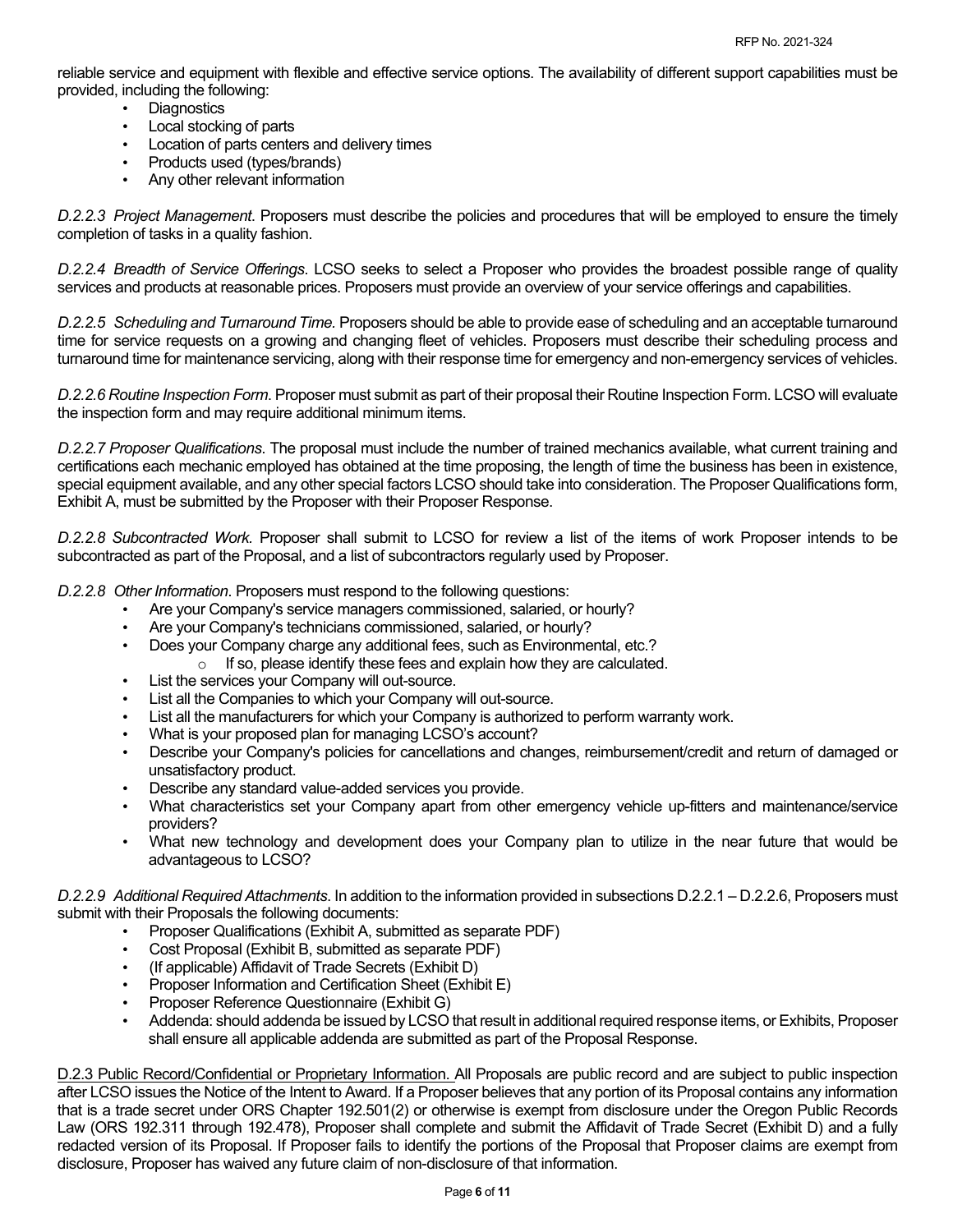D.2.4 Proposal Submission. Proposer is solely responsible for ensuring its Proposal is received by LCSO in accordance with the RFP requirements before the closing date and time listed in Schedule B.2. LCSO is not responsible for any delays in mail or by common carriers or by transmission errors or delays or mistaken delivery. Proposal submitted by any means not authorized may be rejected.

D.2.5 Acceptance of Contract Terms. By submitting a Proposal, Proposer shall accept all terms and conditions of LCSO's Contract as shown in Exhibit C (Sample Contract for Services). Exhibit C is attached hereto and incorporated herein by reference.

#### **D.3 Procurement Process.**

D.3.1 RFP Availability. This RFP, including all Exhibits and Amendments, are available at www.LinnSheriff.org/rfps, and by contacting the POC described in Section B.3. The POC will email this RFP, including all Exhibits and Amendments, upon request but will not be mailing these documents to prospective Proposers unless requested pursuant to Section D.3.2.

D.3.2 Hard Copy Document Fees & Delivery. Proposers may also request hardcopies of the RFP, Exhibits, and Amendments from the POC. All costs for these documents and any associated delivery fees are at Proposer's expense.

D.3.3 Amendments. Any amendments to the original solicitation can be viewed at www.LinnSheriff.org/rfps, and by contacting the POC to make arrangements. Proposers may request automatic notifications of any subsequent amendments to the RFP through the POC described in Section B.3. Except to the extent required by public interest, LCSO shall not issue an amendment less than 72 hours before the Proposal due date and time unless the amendment also extends the due date and time.

D.3.4 Clarifications, Objections, and Questions. Any Proposer that finds discrepancies in, or omissions from any provision of the RFP or Exhibits, or has doubt as to the meaning, shall make a request for clarification or modification in writing, to the POC described in Section B.3. To be considered, the request for clarification or modification must be received by LCSO by the date and time described in the Schedule provided in Section B.2. Clarifications, whether verbal or in writing, do not change the RFP, Exhibits, contractual terms, or procurement requirements of this RFP unless a formal amendment has been issued by LCSO. If a substantive clarification is in order, a formal amendment will be issued pursuant to Section D.3.3.

D.3.5 Withdrawal of Proposals. If a Proposer wishes to withdraw a submitted Proposal, it shall do so prior to Closing. The Proposer shall submit a written notice signed by an authorized representative of its intent to withdraw its Proposal. The notice must include the RFP number and be submitted to the POC no later than the due date and time identified in Section B.2.

D.3.6 Proposal Due. Proposals and all required submittal items must be received by the POC on or before the closing date and time identified in the Schedule provided in Section B.2, or as amended. Proposals received after the closing date and time are considered LATE and will NOT be accepted for evaluation. Late Proposals will be returned to the respective Proposer or destroyed.

D.3.7 Proposal Rejection. LCSO may reject a Proposal for any of the following reasons:

- Proposer fails to substantially comply with all prescribed RFP procedures and requirements, including, but not limited to, the requirement that Proposer's authorized representative sign the Proposer Information and Certification Sheet in ink.
- Proposer fails to meet the responsibility requirements of ORS 279B.110 (see Section D.4.1).
- Proposer makes any contact regarding this RFP with County representatives such as County employees or officials other than the POC or those the POC authorizes, or inappropriate contact with the POC.
- Proposer attempts to inappropriately influence a member of the Evaluation Committee.
- Proposal is conditioned on LCSO's acceptance of any other terms and conditions or rights to negotiate any alternative terms and conditions that are not reasonably related to those expressly authorized for negotiation in the RFP or Addenda.

D.3.8 Opening of Proposal. There will be no public opening of proposals. Proposals received will not be available for inspection until after the evaluation process has been completed and the Intent-to-Award Notification is issued. However, LCSO will record and make available the identity of all Proposers after the opening.

#### **D.4 Evaluation Process.**

D.4.1 Responsiveness and Responsibility Determination. Proposals received prior to closing will be reviewed for responsiveness to all RFP requirements. If the Proposal is unclear, the POC may request clarification from the Proposer. However, clarifications may not be used to rehabilitate a non-Responsive Proposal. If the POC finds the Proposal non-Responsive, the Proposal may be rejected; however, LCSO may waive mistakes in accordance with LCPR 137-047.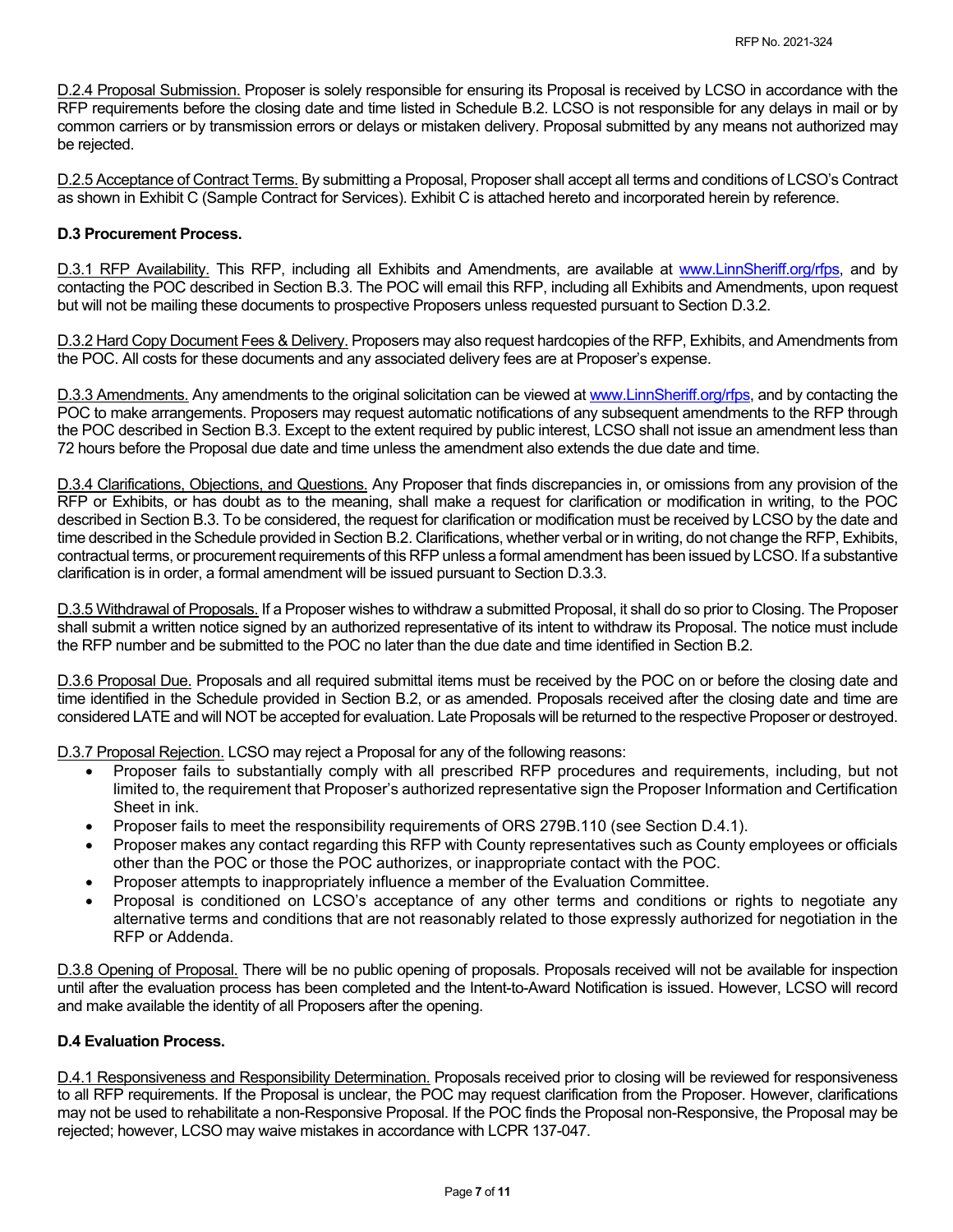At any time prior to award, LCSO may reject a Proposal found to be not Responsible in accordance with LCPR 137-047 and ORS 279B. In doing so, LCSO may investigate the Proposer and request information in addition to that already required in the RFP, when LCSO, in its sole discretion, considers it necessary or advisable.

D.4.2 Evaluation Criteria. Proposals that met the Responsiveness and Responsibility Determination evaluation will be evaluated by an Evaluation Committee. Evaluation and award will be based on factors that are not limited to cost alone, including:

*D.4.2.1 Experience*. Consideration will be given based upon the Successful Proposer's past experience in successfully providing fleet maintenance services, to include past experience servicing emergency response fleet vehicles. Customer references may be contacted and evaluated as part of this section.

*D.4.2.2 Personnel*. Consideration will be given based on the professional, technical, and educational qualifications of the Proposer's employees.

*D.4.2.3 Proposer Qualifications*. This category will consider the overall:

- Ability of the Proposer to perform the specific tasks outlined in this RFP
- Quality of workmanship
- Capabilities and service offerings that best meet the functional requirements of LCSO as described herein
- Location of facilities in relation to the Linn County Sheriff's Office/Jail
- Range of services and products
- Service capacity
- Reliability, warranty and service commitments
- Timeliness of service

*D.4.2.4 Total Cost.* Total cost will be evaluated as provided in Proposals Cost Proposal (see Exhibit B).

*D.4.2.5 Optional Discussion*. Further discussions may, at LCSO's sole option, be conducted with responsible Proposers who submit proposals determined to have a reasonable likelihood of award. Discussions may be for the purpose of clarification to assure full understanding of, and responsiveness to, the solicitation requirements. Proposers shall be accorded fair and equal treatment with respect to any opportunity for discussion and written revision of proposals. In conducting discussions, LCSO shall not disclose information derived from proposals submitted by competing Proposers.

Points possible are as follows:

| <b>Evaluation Criteria</b> | <b>Maximum Points</b> | <b>Reference Section</b> |
|----------------------------|-----------------------|--------------------------|
| <b>EXPERIENCE</b>          | 15                    | D.4.2.1                  |
| <b>PERSONNEL</b>           | 30                    | D.4.2.2                  |
| PROPOSER QUALIFICATIONS    | 25                    | D.4.2.3                  |
| <b>TOTAL COST</b>          | 30                    | D.4.2.4                  |
| OPTIONAL DISCUSSION        | PASS / FAIL           | D.4.2.5                  |
| ----- ------               | $\mathbf{A}$          |                          |

#### **TOTAL POINTS: 100 points**

The POC may request further clarification to assist the Evaluation Committee in gaining additional understanding of a Proposal. A response to a clarification request must be done only to clarify or explain portions of the already submitted Proposal and may not contain new information not included in the original Proposal.

D.4.3 Additional Rounds of Evaluation. LCSO may conduct additional rounds of evaluation if in the best interest of LCSO. Additional rounds of evaluation may consist of, but will not be limited to:

- Establishing a Competitive Range
- Presentations/Demonstrations/Additional Submittal Items
- **Interviews**
- Best and Final Offers

If LCSO elects to conduct additional round(s), LCSO shall provide written notice to all Proposers describing the next step. At any time, LCSO may dispense with the selected additional round and: (1) issue a Notice of Intent to Award to the highest ranking Responsible Proposer; or (2) elect to conduct an alternative round of competition; or (3) cancel the solicitation.

#### **SECTION E – AWARD AND NEGOTIATION**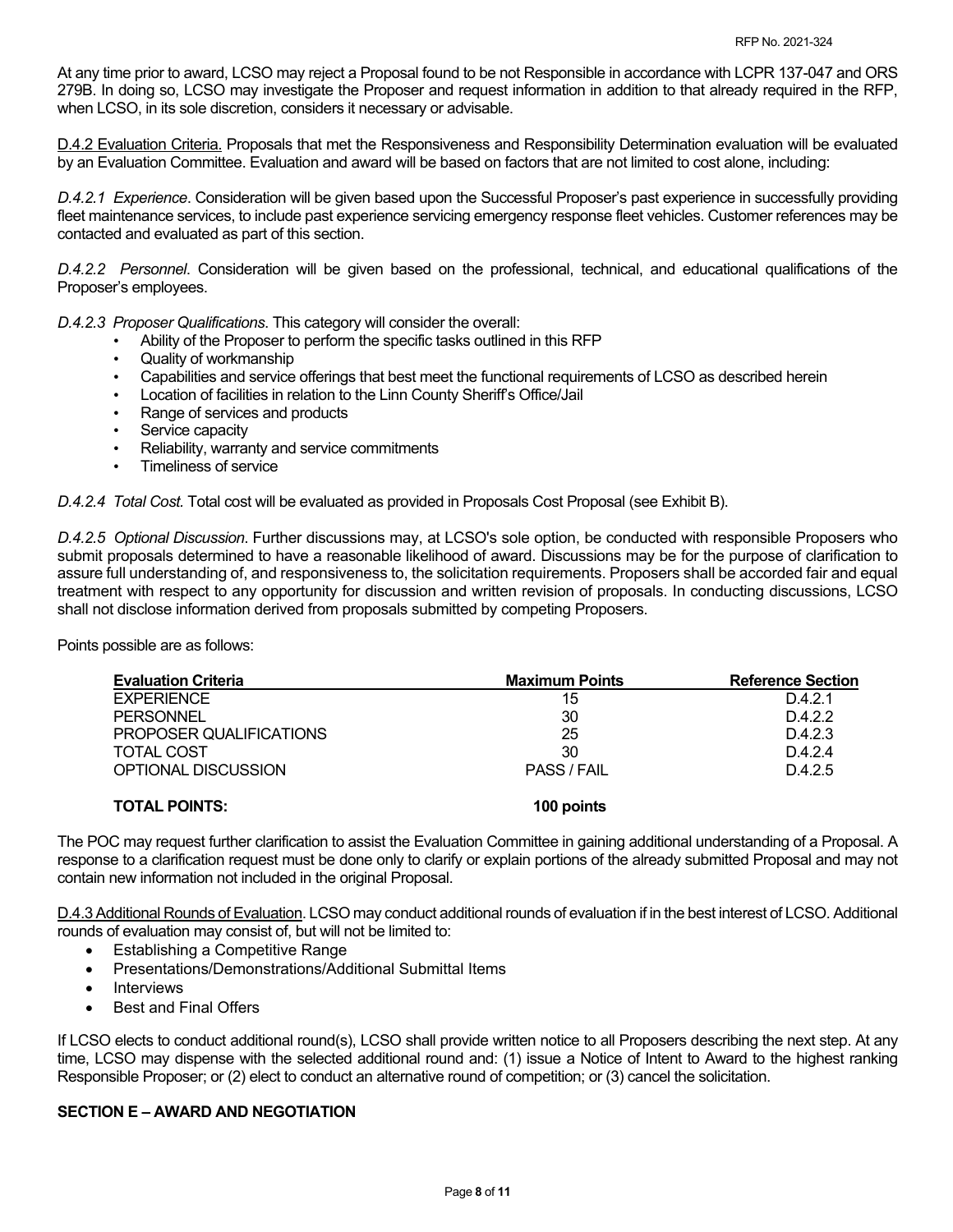**E.1 Award Consideration.** LCSO, if it awards a Contract, shall award a Contract to the highest ranking Responsive and Responsible Proposer based upon the scoring methodology and process described herein. LCSO may award less than the full Scope defined in this RFP.

**E.2 Intent-To-Award Announcement.** LCSO will notify all Proposers in writing that LCSO intends to award a contract to the selected Proposer(s) subject to successful negotiation of any negotiable provisions. LCSO reserves the right to announce its Intentto-Award Announcement by letter, email, or fax. The Intent-to-Award Announcement shall serve as notice to all Proposers that LCSO intends to make an award.

#### **SECTION F – PROTEST PROCEDURES**

#### **F.1 Solicitation Protests.**

F.1.1 Solicitation Protest Generally. A Proposer may protest terms and conditions of this RFP pursuant to LCPR 137-049-0260. An Offeror must deliver a written protest to the POC provided in Section B.3 not less than ten (10) days prior to the closing date. LCSO is not required to consider an Offeror's request for change or protest after the deadline.

F.1.2 Solicitation Protest Content. Pursuant to ORS 279B.405, a Proposer may file a protest with LCSO if the Proposer believes that the procurement process is contrary to law, or if the Proposer believes that the RFP is unnecessarily restrictive, is legally flawed, or improperly specifies a brand name. If the Proposer fails to timely file such a protest, the Proposer may not challenge the contract award on these grounds in any future legal or administrative proceeding.

F.1.3 County's Response. LCSO will provide notice to the Proposer if it entirely rejects a protest. If LCSO agrees with the Proposer's request or protest, in whole or in part, LCSO will either issue an Addendum reflecting its determination or cancel the solicitation pursuant to LCPR 137-047-0660.

#### **F.2 Contract Award Protests.**

F.2.1 Contract Award Protests Generally. A Proposer may submit to LCSO a written protest of a contract award pursuant to LCPR 137-047-0740. An Offeror may protest the award, in writing, within the timeline established herein. The written protest shall state the grounds upon which the protest is based, and no protest of award shall be considered after the deadline established in Section F.2.2.

F.2.2 Contract Award Protest Deadline. Proposers will have seven (7) calendar days from the date of the Intent-to-Award Announcement within which to file a written protest. Protests submitted after that date will not be considered. Protests must be addressed to the POC provided in Section B.3.

F.2.3 Response to Contract Award Protests. LCSO will issue a written disposition of the protest in a timely manner as set forth in ORS 279B.410(4). If LCSO upholds the protest, in whole or in part, it may in its sole discretion either award the Contract to the successful protestor or cancel the solicitation.

F.2.4 Contract Award upon Protest Period Expiration. After expiration of the seven (7) calendar**-**day protest period, and resolution of all protests, LCSO will proceed with final contract award. (If LCSO receives only one bid, LCSO may dispense with the protest period and proceed with award of a contract.)

#### **SECTION G – MISCELLANEOUS TERMS AND CONDITIONS**

**G.1 Costs of Proposals.** Responses to this RFP do not commit LCSO to pay any costs incurred by any Proposer in the submission of a Proposal. The Proposer assumes the sole risk and responsibility for all expenses connected with the preparation of its Proposal.

**G.2. Addendum.** Any change to this RFP shall be made by written addendum. LCSO is not responsible for any explanation, clarification or approval made or given orally or in any manner other than by addendum. The Proposer agrees to and shall comply with, all requirements, specifications, and terms and conditions contained within the RFP, including all Addenda, if any.

**G.3 Cancellation.** LCSO reserves the right to cancel this RFP solicitation or award of the contract at any time before execution of the contract by both parties if cancellation is deemed to be in Linn County's best interest. In no event shall LCSO have any liability for the cancellation of award.

**G.4 Disputes.** In case of any doubt or differences of opinions as to the items or service to be furnished hereunder, or the interpretation of the provisions of the RFP, the decision of LCSO shall be final and binding upon all parties.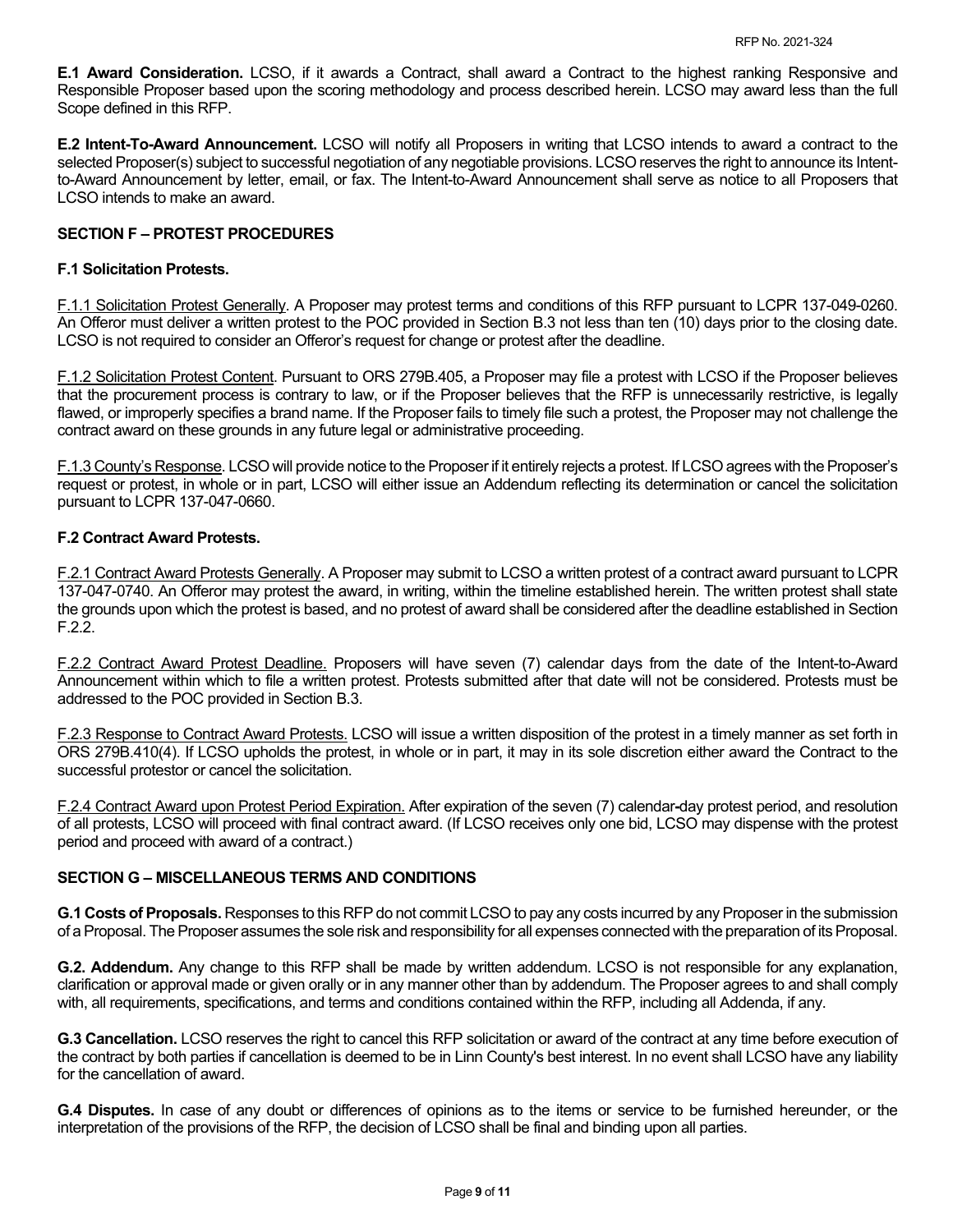**G.5 Publicity.** Any publicity giving reference to this project, whether in the form of press releases, brochures, photographic coverage, or verbal announcement, shall be done only after prior approval of LCSO.

**G.6 Conflict of Interest.** A Proposer submitting a proposal thereby certifies that no officer, agent or employee of Linn County who has a pecuniary interest in this RFP has participated in the contract negotiations on the part of LCSO, that the proposal is made in good faith without fraud, collusion or connection of any kind with any other proposer of the same call for proposals, and that the proposer is competing solely in its own behalf without connection with or obligation to, any undisclosed person or firm.

**G.7 Collusion.** A Proposer submitting a proposal hereby certifies that no officer, agent, or employee of Linn County has a financial interest in its Proposal; that its Proposal is made in good faith without fraud, collusion, or connection of any kind with any other Proposer; and that the Proposer is competing solely on its own behalf without connection with, or obligation to, any undisclosed person or firm.

**G.8. Taxpayer Identification Number.** The apparent successful Proposer shall provide its Taxpayer Identification Number (TIN) and backup withholding status on a completed W-9 form if either of the following applies:

- When requested by LCSO (normally in an intent to award notice), or
- When the backup withholding status or any other information of Proposer has changed since the last submitted W-9 form, if any.

LCSO will not make any payment until LCSO has a properly completed W-9.

**G.9 Business Registry.** If selected for award, the Proposer must be duly authorized by the State of Oregon to transact business in the State of Oregon before executing the Contract. The selected Proposer shall be required to submit a current Oregon Secretary of State Business Registry number, or an explanation if not applicable.

All Corporations and other business entities (domestic and foreign) must have a Registered Agent in Oregon. See requirements and exceptions regarding Registered Agents. For more information, see Oregon Business Guide, How to Start a Business in Oregon and Laws and Rules. The titles in this subsection are available at the following Internet site: http://www.filinginoregon.com/index.htm.

**G.10 Insurance Requirements.** Throughout the life of this Agreement, the selected Proposer shall pay for and maintain in full force and effect all policies of insurance required hereunder with an insurance company(ies) either (i) admitted by the Oregon Division of Financial Regulation to do business in the State of Oregon and rated not less than "A-VII" in Best's Insurance Rating Guide, or (ii) authorized by County. The following policies of insurance are required:

COMMERCIAL GENERAL LIABILITY insurance which shall include insurance for "bodily injury," "property damage," "death," and "personal and advertising injury" with coverage for premises and operations, products and completed operations, and contractual liability (including, without limitation, indemnity obligations under the Agreement) with limits of liability of not less than \$2,000,000 per occurrence for bodily injury and property damage, \$2,000,000 per occurrence for personal and advertising injury and \$4,000,000 aggregate for products and completed operations and \$4,000,000 general aggregate.

GARAGE KEEPERS LEGAL LIABILITY insurance which shall include coverage for vehicles in the care, custody, and control of the Proposer with limits of liability of not less than \$500,000 per occurrence for property damage.

COMMERCIAL AUTOMOBILE LIABILITY insurance which shall include coverage for all owned, hired, and non-owned automobiles or other licensed vehicles (Code 1- Any Auto) with limits of not less than \$1,000,000 per accident for bodily injury and property damage.

WORKERS' COMPENSATION insurance as required under the Oregon Bureau of Labor and Industry. EMPLOYERS' LIABILITY insurance with minimum limits of \$1,000,000 each accident, \$1,000,000 disease policy limit and \$1,000,000 disease each employee.

Proposer shall be responsible for payment of any deductibles contained in any insurance policies required hereunder and proposer shall also be responsible for payment of any self-insured retentions.

The above described policies of insurance shall be endorsed to provide an unrestricted 30 calendar day written notice in favor of County of policy cancellation, change or reduction of coverage, except for the Workers' Compensation policy which shall provide a 10 calendar day written notice of such cancellation, change or reduction of coverage. In the event any policies are due to expire during the term of this Agreement, proposer shall provide a new certificate and all applicable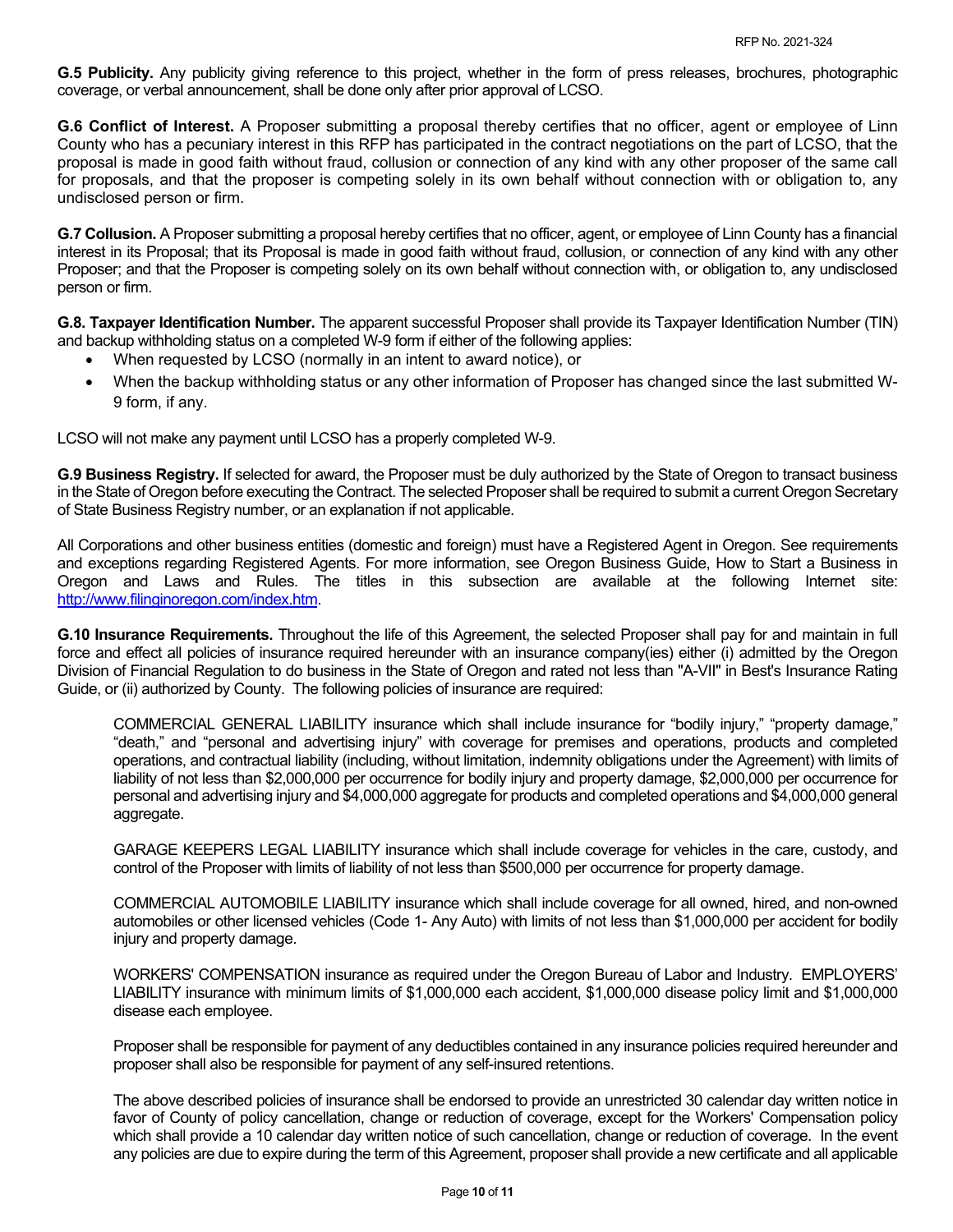endorsements evidencing renewal of such policy prior to the expiration date of the expiring policy(ies) to LCSO's contact for this contract.

The General Liability, Automobile Liability and Garage-keepers Legal Liability insurance policies shall be written on an occurrence form and shall name County, its officers, officials, agents, employees and volunteers as an additional insured. Such policy(ies) of insurance shall be endorsed so proposer's insurance shall be primary and no contribution shall be required of County. Any Workers' Compensation insurance policy shall contain a waiver of subrogation as to County, its officers, officials, agents, employees and volunteers. Proposer shall have furnished County with the certificate(s) and applicable endorsements for ALL required insurance prior to County's execution of the Agreement.

**G.11 Billing and Invoicing.** For regular maintenance and repairs, invoices will be submitted online to Enterprise Fleet Management software for payment, except where LCSO's representatives request direct invoicing. Inspection reports and other correspondence shall be submitted to LCSO at the time of service for each vehicle and may be sent by email to LCSO's representative. LCSO will provide the selected Proposer with updated contact information for billing staff, and Purchasing/Fleet Manager, as well as the Support Services Captain.

**G.12 Economic Price Adjustment.** The resulting contract will be a fixed price contract with an economic price adjustment after year three. In no event shall compensation increases exceed the rate increase in the US Bureau of Labor Statistics, https://www.bls.gov/cpi/latest-numbers.htm, CPI-W, US City Average, All Items, for the month of April, or three percent (3%), whichever is lower. The selected Proposer may only request increases for fixed price lube, oil and filter services as a result of significant changes in the price of oil and lubrication products, as may be agreed by the parties.

**G.13 Contractor's Employees.** All personnel employed by the selected Proposer shall present a neat appearance and be courteous to the public and LCSO employees. LCSO and the selected Proposer shall promptly notify the other of any complaints received. The selected Proposer shall utilize competent employees in performing the work described in these specifications. At the request of LCSO, the Proposer shall promptly replace for just cause any incompetent, abusive, or disorderly person employed by the selected Proposer.

**G.14. Subcontracted Work.** LCSO reserves the right to approve all subcontract work in advance of the work being performed.

#### **G.15 Additional Reservations.** LCSO reserves the right to:

- Waive any irregularities of informalities in any Proposals
- Extend the deadline for submission of Proposals
- Accept the proposal deemed to be the most beneficial to the public and Linn County
- Negotiate and accept, without advertising the RFP, the proposal of any other offer in the event that an agreement cannot be successfully negotiated with the selected Proposer.

#### ATTACHED EXHIBITS

Exhibit A: Proposer Qualifications Exhibit B: Cost Proposal Exhibit C: Sample Contract for Services Exhibit D: Affidavit of Trade Secret Exhibit E: Proposer Information and Certification Sheet Exhibit F: List of Sheriff's Office Vehicles Exhibit G: Proposer Reference Questionnaire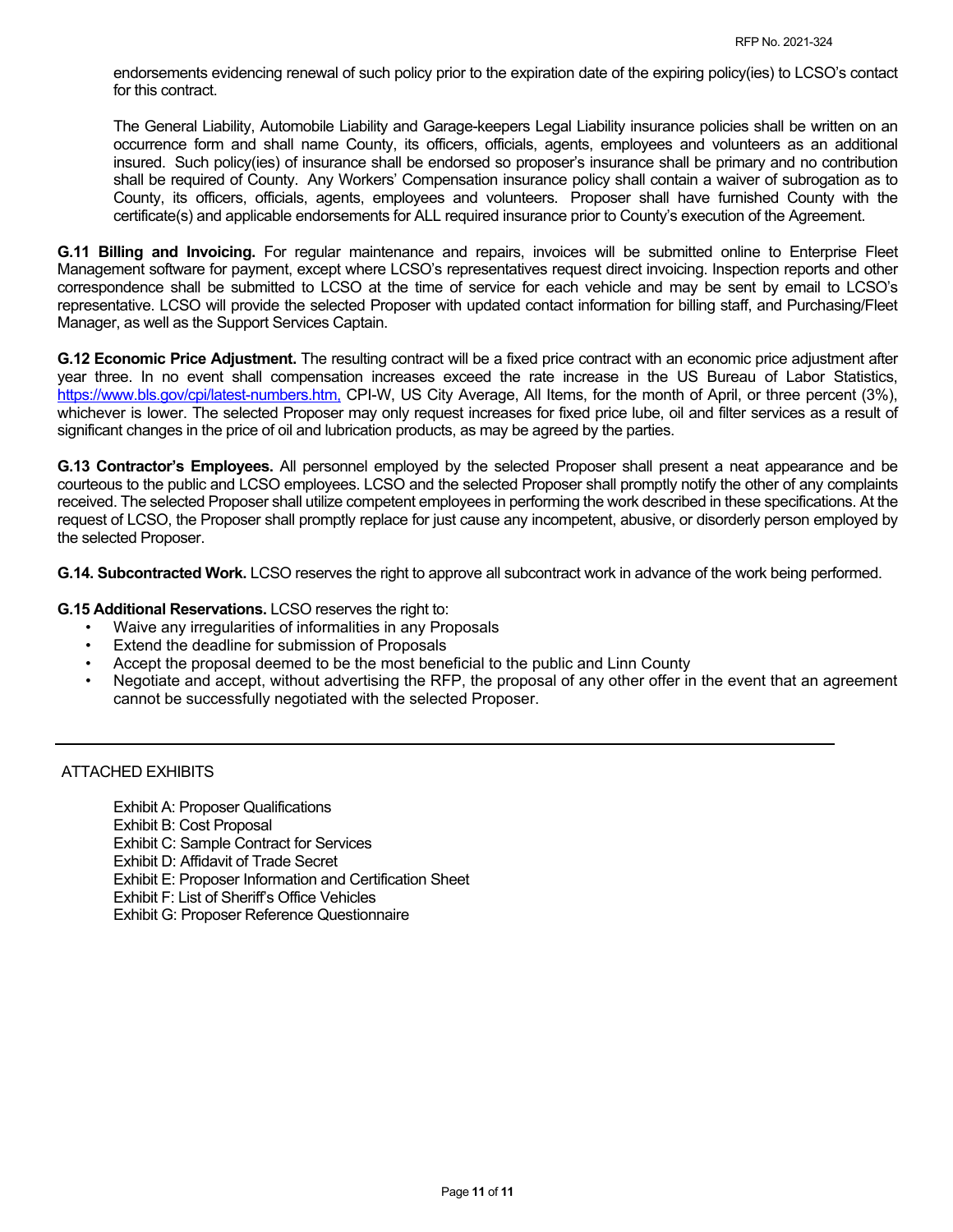#### **EXHIBIT A – PROPOSER QUALIFICATIONS**

#### 1.0 PROPOSER QUALIFICATIONS

In addition to meeting all other requirements of this RFP, all responding Proposers shall furnish verifiable evidence that their firm and personnel, at a minimum, meet the following qualifications.

LCSO believes that the Proposer's previous experience, financial capability, expertise of personnel, and related factors are important in assessing the Proposer's potential to successfully fulfill the requirements defined in this solicitation. It is important that the Proposer show a demonstrated presence in the market over a significant period of time. The Proposer should have consistently evolved their products and prices as compared to their competitors, and demonstrate long-term viability, judged by financial standing, market share, and similar criteria. Prospective Proposers are to provide the following information and meet LCSO's minimum qualification standards in order to be considered for award. Please respond to each point below in your proposal noting the section and item number.

#### 1.1 COMPANY INFORMATION

Proposers are to provide the following information about their company:

- Address and contact information, to include:
	- o Phone numbers
	- o Email
	- o Names of shop owner and manager
- Number of employees
- Number of years in business
- Full description of days and hours of operation
- Describe how Proposer will provide secured parking for County vehicles left overnight
- Company description, including a short history, business plan, and services offered
- Shop size (square footage, number of work bays, parking and storage square footage/parking capacity)
- Prior experience providing fleet and government service

#### 1.2 FINANCIAL STABILITY AND PERFORMANCE

Proposer must be able to demonstrate a record of past financial stability and positive indicators for future performance. Proposers are to submit an audited annual report or audited annual financial statement for the past two (2) years for which such reports or statements are available (including all notes), or tax returns for the two (2) most recent tax years. NOTE: This financial information may be provided as part of the original response only.

#### 1.3 CAPABILITY

All Proposers must be able to demonstrate the capability to provide the required services by possessing all necessary business and technological resources, including personnel, facilities, maintenance, support, systems, organizational structure, operational controls, and quality control. Specifically, the Proposer should:

- Have a demonstrated record of providing vehicle maintenance services over the past three (3) years
- Ensure that County is classified as a highest priority account
- Ensure that the Proposer is capable of delivering vehicles on the promised date
- Prior to contract award, provide Proof of Qualification, which demonstrates that the technicians are qualified to perform maintenance and service on vehicles of all types (trucks, vans, cars, police cars), as well as minor servicing of emergency lighting and other electronic equipment
- Licenses and Certifications; Please provide copies of licenses and certifications

#### 1.4 DEMONSTRATION OF EXPERIENCE AND EXPERTISE

- All Proposers must describe in detail their experience during the last three years in providing fleet vehicle maintenance similar in size and complexity to that required by LCSO as stated in this RFP. In order to satisfy this requirement, the project descriptions must include the date, location, vehicle type(s), and customer name(s). These citations must demonstrate that the Proposer has successfully provided substantially similar products and services to those anticipated by this RFP.
- Proposers must provide at least three (3) references from current or former client firms for similar projects performed for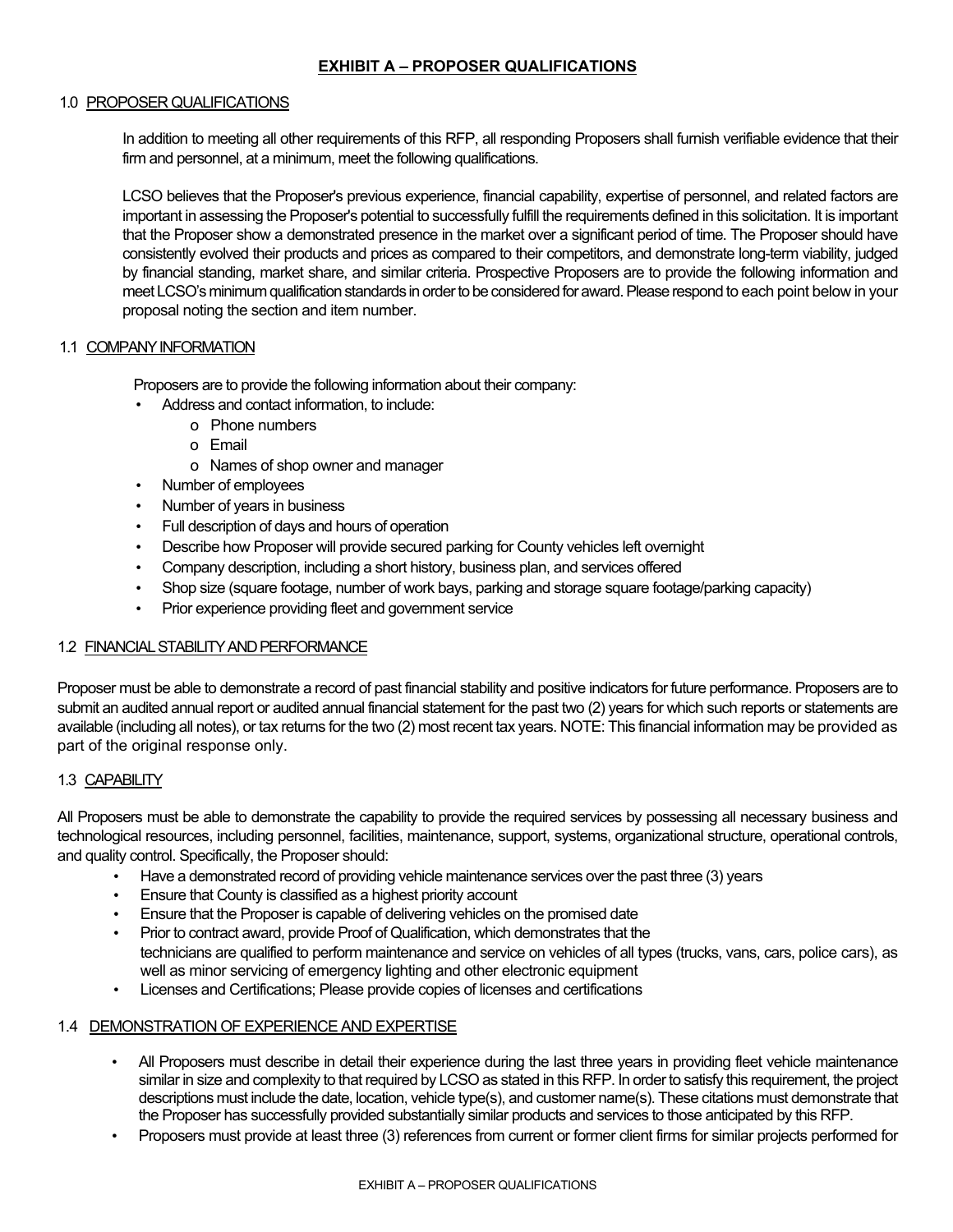any clients within the last five (5) years. Proposers must use a Reference Check Form (Exhibit G) for each of its reference submissions.

- In addition to the foregoing information submitted by proposers, LCSO shall have the right to consider other verifiable information bearing on financial stability and strength, including other independent reports or publicly available data.
- Proposers must conduct independent firm-certified drug testing of staff and reasonable background checks on employees to exclude obvious security breaches and conflicts of interest.

#### 1.5 POST-QUALIFICATION AND VENDOR SITE VISIT

All Proposals submitted from Proposers will be subject to post-qualification verification and site visitation at the discretion of LCSO. Qualified status is based on such factors as financial resources, past performance with LCSO, delivery capability, experience, organization, personnel, technical skills, operations controls, equipment, warehouse, facilities, quality control and other related factors which may be an indicator of a Proposer's ability to perform.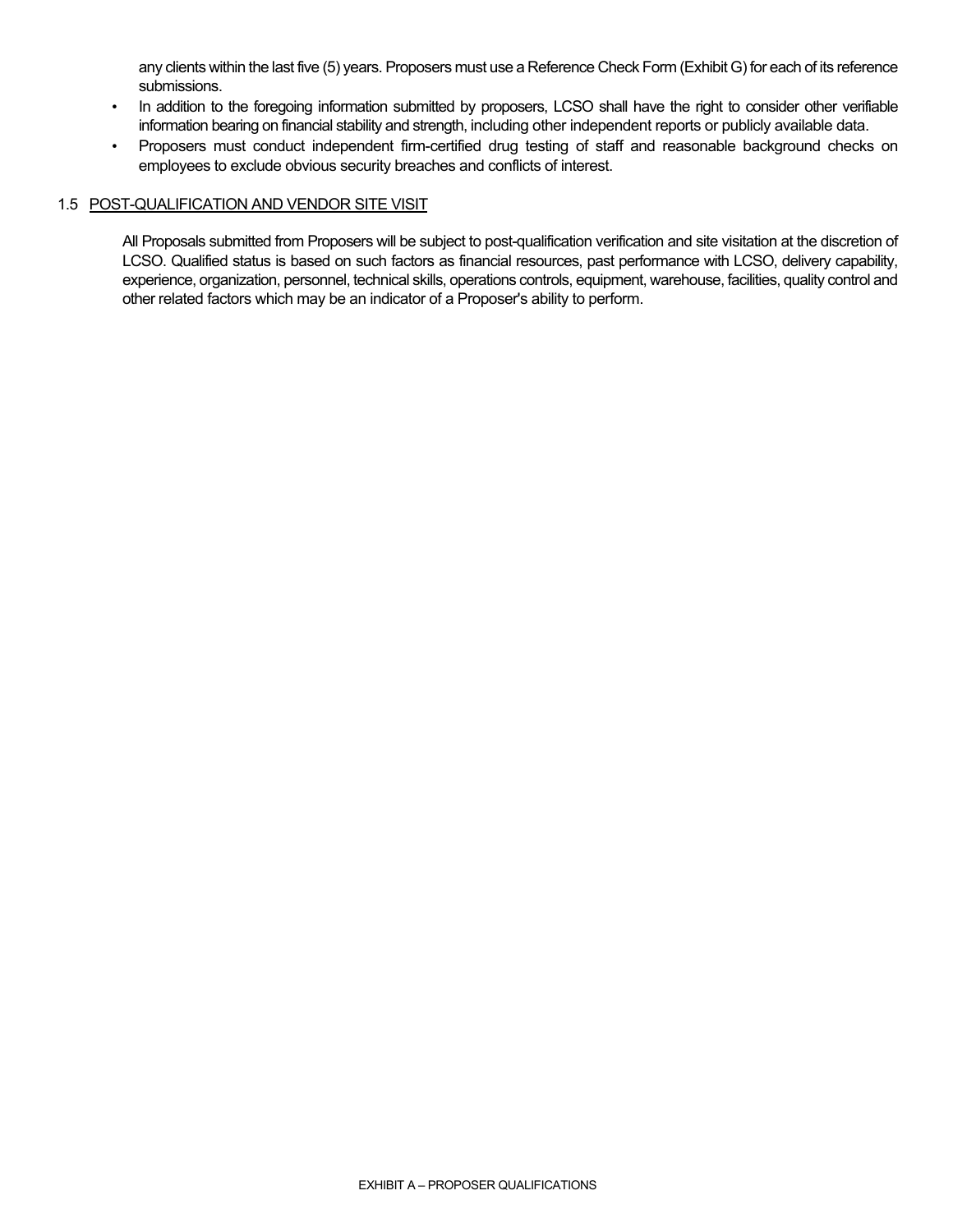#### **EXHIBIT B – COST PROPOSAL**

In accordance with the RFP requirements, the Proposer referenced below hereby submits a Cost Proposal. (Add additional pages, if needed.)

#### **Quoted prices below should reflect 2018-2024 Ford Explorer Police Interceptor SUV, serviced in the given years listed**

| <b>Service Items</b>                                                                                                                   | <b>Service Period</b><br>7/1/2021 - 6/30/2022              | <b>Service Period</b><br>7/1/2022 - 6/30/2023                                                 | <b>Service Period</b><br>7/1/2023 - 6/30/2024 |
|----------------------------------------------------------------------------------------------------------------------------------------|------------------------------------------------------------|-----------------------------------------------------------------------------------------------|-----------------------------------------------|
| Lube, Oil and Filter Fixed Charge:<br><b>Standard Oil Change</b><br>Full synthetic<br>Diesel vehicle                                   | \$<br><u> 1989 - Johann Barnett, fransk fotballs</u><br>\$ | \$<br>$\mathfrak{s}$<br>\$                                                                    | \$<br>\$<br>\$                                |
| <b>Brake Services:</b><br>Replacement of all four brake<br>pads utilizing performance<br>parts                                         | \$                                                         | $\frac{1}{2}$                                                                                 | \$<br>$\mathbb{S}$                            |
| Replacement of brake rotors<br>Resurfacing of brake rotors<br>Replacement of brake fluids                                              | $\frac{1}{2}$                                              | \$<br>$\mathcal{L}^{\text{max}}_{\text{max}}$ , where $\mathcal{L}^{\text{max}}_{\text{max}}$ | $\mathfrak{S}^-$<br><u>.</u><br>\$.           |
| <b>Investigative Inspection &amp; Report:</b><br>For Vehicles involved in criminal<br>investigations (crash reconstruction, etc).      | $\frac{1}{2}$                                              | $\frac{1}{2}$                                                                                 | $\frac{1}{2}$                                 |
| Vehicle Pickup & Delivery Charge:<br>For County vehicles located at the<br>Sheriff's Office/Jail                                       | $\frac{1}{2}$                                              | $\frac{1}{2}$                                                                                 | $\frac{1}{2}$                                 |
| <b>Unavailable Vehicle Charge:</b><br>Failure by County to notify Proposer<br>when a vehicle scheduled for pickup is<br>not available. | $\frac{1}{2}$                                              | $\sim$                                                                                        | $\mathsf{\$}$                                 |
| <b>Additional Repairs/Shop Charges:</b>                                                                                                |                                                            |                                                                                               |                                               |
| <b>Labor Rate - Service:</b>                                                                                                           | \$ per hour                                                | \$ per hour                                                                                   | $\frac{1}{2}$<br>per<br>hour                  |
| <b>Labor Rate - Emergency Service:</b>                                                                                                 | $\frac{1}{2}$ per hour                                     | $\frac{1}{2}$ per hour                                                                        | $\frac{1}{2}$ per<br>hour                     |
| Indicate parts pricing based on:                                                                                                       | Cost<br>Retail                                             |                                                                                               |                                               |
| List parts discount, if any, from<br>retail:                                                                                           | $\frac{0}{0}$                                              |                                                                                               |                                               |

I, hereby certify, that the undersigned is authorized to represent the firm stated below, and empowered to submit this proposal and if selected, agrees to furnish all services in accordance with the RFP and addenda. In addition, all County project requirements, including insurance, have been reviewed and are incorporated in this Cost Proposal.

| Vendor Name: _____________________________     | Phone: <u>_________________</u> | Fax: __________________       |
|------------------------------------------------|---------------------------------|-------------------------------|
|                                                | City: _________________________ | State: $\angle$ Zip: $\angle$ |
|                                                |                                 | Tax ID No.: $\_\_$            |
|                                                |                                 |                               |
| Date: <u>_________________________________</u> |                                 |                               |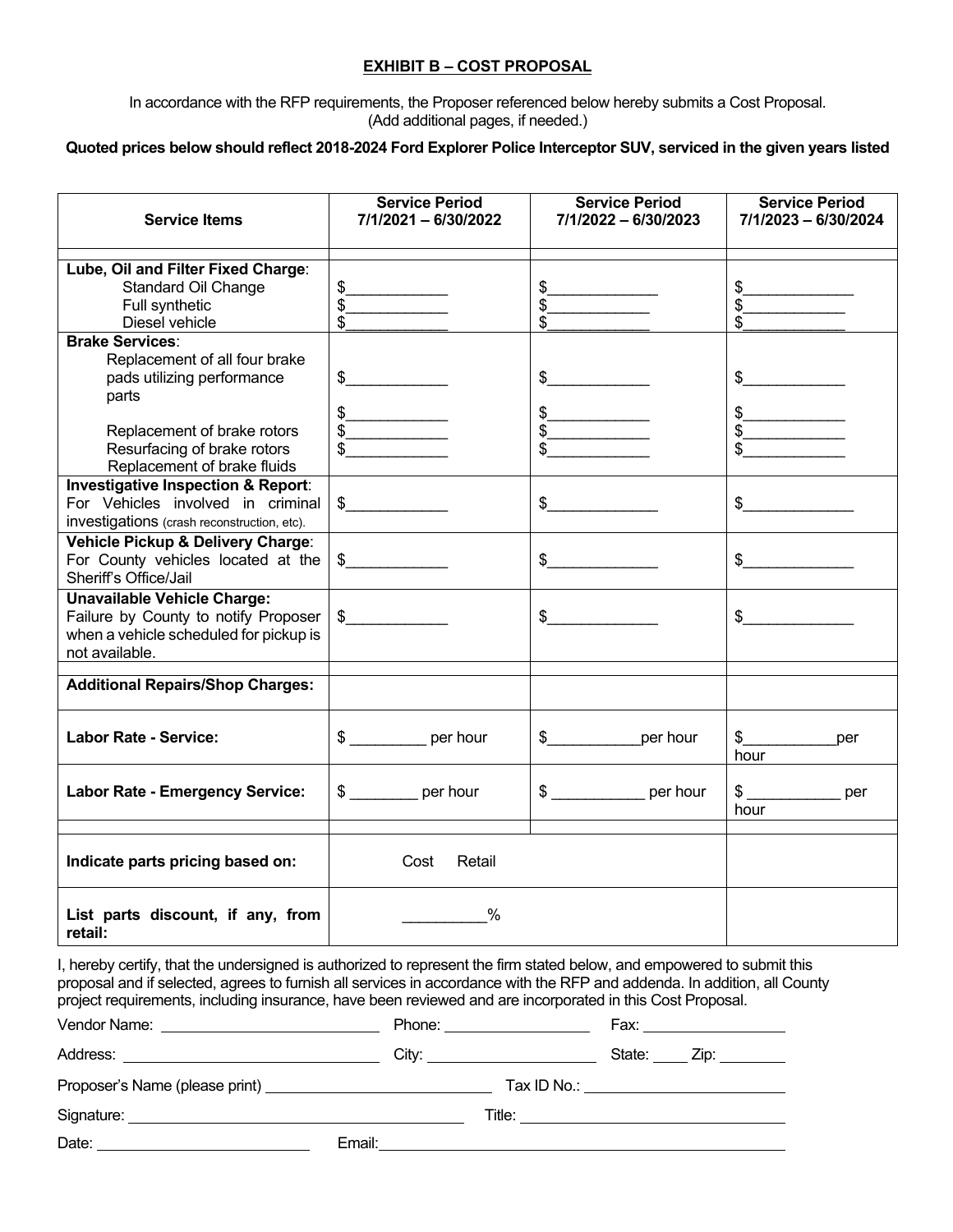#### **EXHIBIT C - SAMPLE CONTRACT TEMPLATE**

#### **CONTRACT FOR SERVICES**

(Pursuant to Resolution & Order No. 202X-)

THIS CONTRACT is made and entered into by and between **LINN COUNTY**, a political subdivision of the State of Oregon, (the "County"), of P.O. Box 100, Albany, Oregon, 97321, and **NAME OF BUSINESS**, of Address, City, State, Zip, (the "Contractor"), whose Federal Employer Identification No. is **.** 

**BRIEF PROJECT DESCRIPTION:** Website Redesign, Hosting & Support Services (hereinafter referred to as the "Project")

#### **TOTAL NOT-TO-EXCEED AMOUNT:** \$

WHEREAS, The County requires the work and services described herein, and the Contractor is willing, skilled, and agrees to perform all the work and services described herein, now, therefore, IT IS AGREED:

- 1. **Term of the Contract.** This Contract shall be effective and services required hereunder shall commence on the date the Contract is executed by both parties, or on [day/ month], whichever is sooner, and shall terminate on [day/ month], unless otherwise terminated or extended as provided herein. Upon mutual agreement of the parties, the Contract term may be renewed and extended in accordance with Section 11.
- 2. **Consideration.** As consideration for the performance of all terms and conditions set forth in this Contract, the County shall pay the Contractor a sum not to exceed \$XX. The County shall pay the Contractor within 30 days following the date the invoice is received. The County shall make payments only after the County's receipt and approval of (i) the Contractor's detailed monthly invoice, and (ii) all documentation required by the invoice. If the County fails to pay within 45 days of such date, the Contractor may assess overdue account charges up to a rate of 2/3% per month (8% APR) or the maximum rate allowed by law on the outstanding balance.
- 3. **Services to be Performed by the Contractor.** Contractor agrees to perform the following services to the satisfaction of the County:
	- a. [Specify Services]
	- b. In addition to abiding by the terms and conditions stated herein, the Contractor shall abide by and conform to all obligations asserted by the Contractor in their bid, quote, or proposal, attached hereto as Exhibit A and incorporated herein. If any discrepancy exists between a provision in this Contract and a provision in Exhibit A, the provisions of this Contract shall prevail.
- 4. **Compliance with ORS 279B.220.** For all services provided under this Contract, the Contractor shall: (i) pay promptly, as due, all persons supplying labor or material; (ii) pay all contributions or amounts due the Industrial Accident Fund from the Contractor or any subcontractor; (iii) not permit any lien or claim to be filed or prosecuted against the County or any subdivision thereof; and (iv) pay to the State of Oregon Department of Revenue all sums withheld from employees pursuant to ORS 316.167. If the Contractor does not pay promptly any claim that is due for the services furnished to the Contractor by any subcontractor in connection with this Contract, the County may pay such claim and charge that payment against any payment due to the Contractor under this Contract. The County's payment of a claim does not relieve the Contractor or its surety, if any, from their obligations for any unpaid claims.
- 5. **Warranty of Services.** The Contractor represents and warrants that: (i) the Contractor shall perform all services set forth herein in a good and workmanlike manner, in conformance with the terms, conditions, and requirements of this Contract, and in accordance with the highest applicable professional and/or industry standards; (ii) the Contractor warrants that each of the Contractor's employees assigned to perform services under this Contract has the proper skill, training, and background to be able to perform the services in a competent, timely, and professional manner and that all services shall be so performed; and (iii) the Contractor shall at all times maintain and keep current all licenses and certifications required to perform the work set forth in this Contract.
- 6. **Declaration of the Nature of the Contractual Relationship.** The Contractor is an independent contractor and not an employee of or agent of the County. The County shall not be responsible for any claims, demands, or causes of action of any kind or character arising in favor of any person, on account of personal injuries, or death, or damage to property occurring, growing out of, incident to, or resulting directly or indirectly from the operations or activities of the Contractor.

#### 7. **Hours of Labor; Compliance with Pay Equity Provisions.**

a. Pursuant to ORS 279B.235(a), no person shall be employed by the Contractor under this Contract for more than ten hours in any one day, or 40 hours in any one week, except in cases of necessity, emergency, or where public policy absolutely requires it, and in such cases the laborer shall be paid at least time-and-a-half pay for all overtime in excess of 40 hours a week and for work performed on any legal holiday as specified in ORS 279B.020. This requirement does not apply to employees who are excluded under ORS 653.010 to 653.261 or under 29 U.S.C. 201 to 209 from receiving overtime.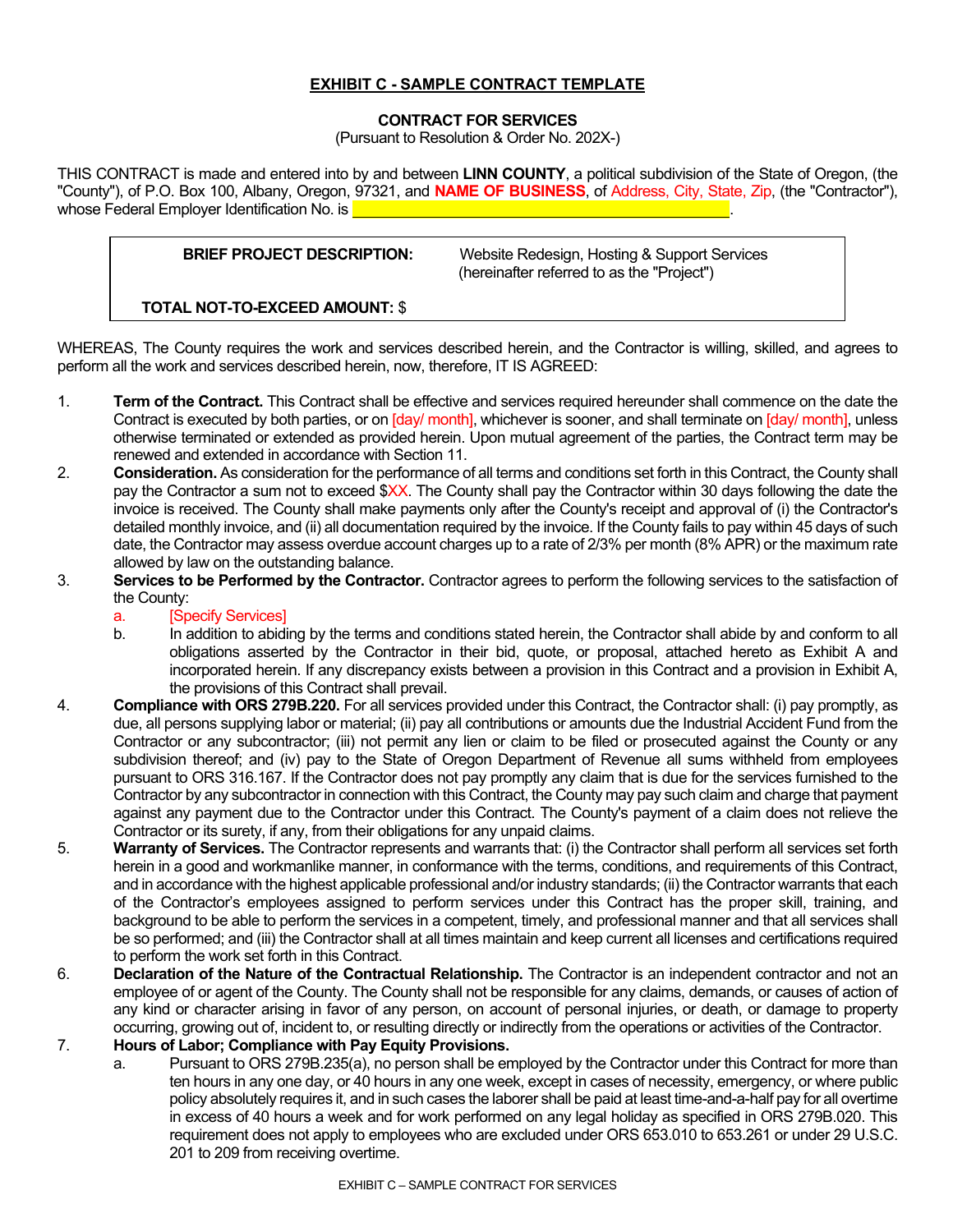- b. Pursuant to ORS 279B.235(b), the Contractor shall comply with the prohibition set forth in ORS 652.220. Such compliance is a material element of this Contract and failure to comply is a breach that entitles the County to terminate the Contract for cause.
- c. Pursuant to ORS 279B.235(c), the Contractor shall not prohibit any of the Contractor's employees from discussing the employee's rate of wage, salary, benefits or other compensation with another employee or another person and may not retaliate against an employee who discusses the employee's rate of wage, salary, benefits or other compensation with another employee or another person.

#### 8. **Workers' Compensation Provisions.**

- a. The Contractor may employ workers, and if the Contractor employs workers, the Contractor shall obtain and at all time keep in effect Workers' Compensation insurance. The Contractor represents to the County that it presently maintains coverage sufficient to meet the requirements of Oregon law through [INSERT INSURANCE PROVIDER], Policy No.XX.
- b. The parties hereto specifically agree that this Contract will render the Contractor and the Contractor's employees, if any, ineligible for benefits under ORS 656.029 and that the County shall not be liable for, responsible for, or in any way or manner be required to provide Workers' Compensation benefits for the Contractor or the Contractor's employees.
- c. The Contractor knowingly waives any rights, as against Linn County, under the Workers' Compensation Law.
- d. The Contractor agrees that all employers, working under this Contract, including but not limited to the Contractor, are "subject employers" as defined in ORS 656.005, that will comply with ORS 656.017.
- e. The Contractors who are not subject workers under ORS 656.027 who will provide services under this contract agree to either elect workers' compensation coverage under ORS 656.128 or specifically release County of any and all claims that would be covered by the workers' compensation laws of the state of Oregon if the Contractor was a subject worker under ORS 656.027.
- 9. **Indemnification.** To the fullest extent permitted by law, and in accordance with Article XI, Section 10, of the Oregon Constitution and the Oregon Tort Claims Act, the Contractor shall indemnify, defend, save, and hold harmless (with counsel of the County's choice) the County and its officers, employees and agents from and against all claims, suits, actions, liabilities, damages, losses, or expenses, including attorney fees, arising out of the acts or omissions of the Contractor, its officers, agents, or employees performing under this Contract. The Contractor shall be responsible for all damage to property, injury to persons, and loss, expense, inconvenience, and delay that may be caused by, or result from, the carrying out of the services under this Contract.
	- a. **Granting of Authority Required.** Neither the Contractor nor any attorney engaged by the Contractor shall defend the claim in the name of the County or any department or office of the County, nor purport to act as legal representative of the County or any of its departments or offices without first receiving from the County's legal counsel authority to act as legal counsel for the County, nor shall the Contractor settle any claim on behalf of the County without the approval of the County's legal counsel. The County may, at its election and expense, assume its own defense and settlement.
- 10. **Amendments.** This Contract may be amended to the extent permitted by applicable statutes, administrative rules, ordinances, and Linn County Code. No amendment shall bind either party unless in writing and signed by both parties.
- 11. **Insurance.**
	- a. **General Liability.** The Contractor shall obtain and at all times keep in effect, commercial general liability insurance covering activities and operations of the Contractor. Commercial general liability shall cover bodily injury, death, and property damage, and shall include personal injury liability, products and completed operation insurance. Such liability insurance, whatever the form, shall carry at least liability coverage sufficient to meet the following requirements:
		- (1) **\$2,000,000** to any single claimant arising out of a single accident or occurrence; and
		- (2) **\$4,000,000** to all claimants, for any number of claims, arising out of a single accident or occurrence.
		- i. The Contractor has obtained insurance required by this section through Policy No. XX, written by [INSERT INSURANCE COMPANY].
		- b. **Automobile Liability Insurance**. The Contractor shall maintain Automobile Liability Insurance covering all owned, non-owned, and hired vehicles used in the performance of services under this Contract. This coverage may be written in combination with the Commercial General Liability Insurance (with separate limits for "Commercial General Liability" and "Automobile Liability"). Such liability insurance, whatever the form, shall carry at least liability coverage sufficient to meet the following requirements:
			- (1) \$1,000,000 to any single claimant arising out of a single accident or occurrence; and
			- (2) \$2,000,000 to all claimants, for any number of claims, arising out of a single accident or occurrence.
			- i. The Contractor has obtained insurance required by this section through Policy No.  $XX$ , written by [INSERT INSURANCE COMPANY].
		- c. **Garage Keepers Legal Liability Insurance**. The Contractor shall maintain Garage Keepers Legal Liability Insurance for vehicles in the care, custody, and control of the Proposer in the performance of services under this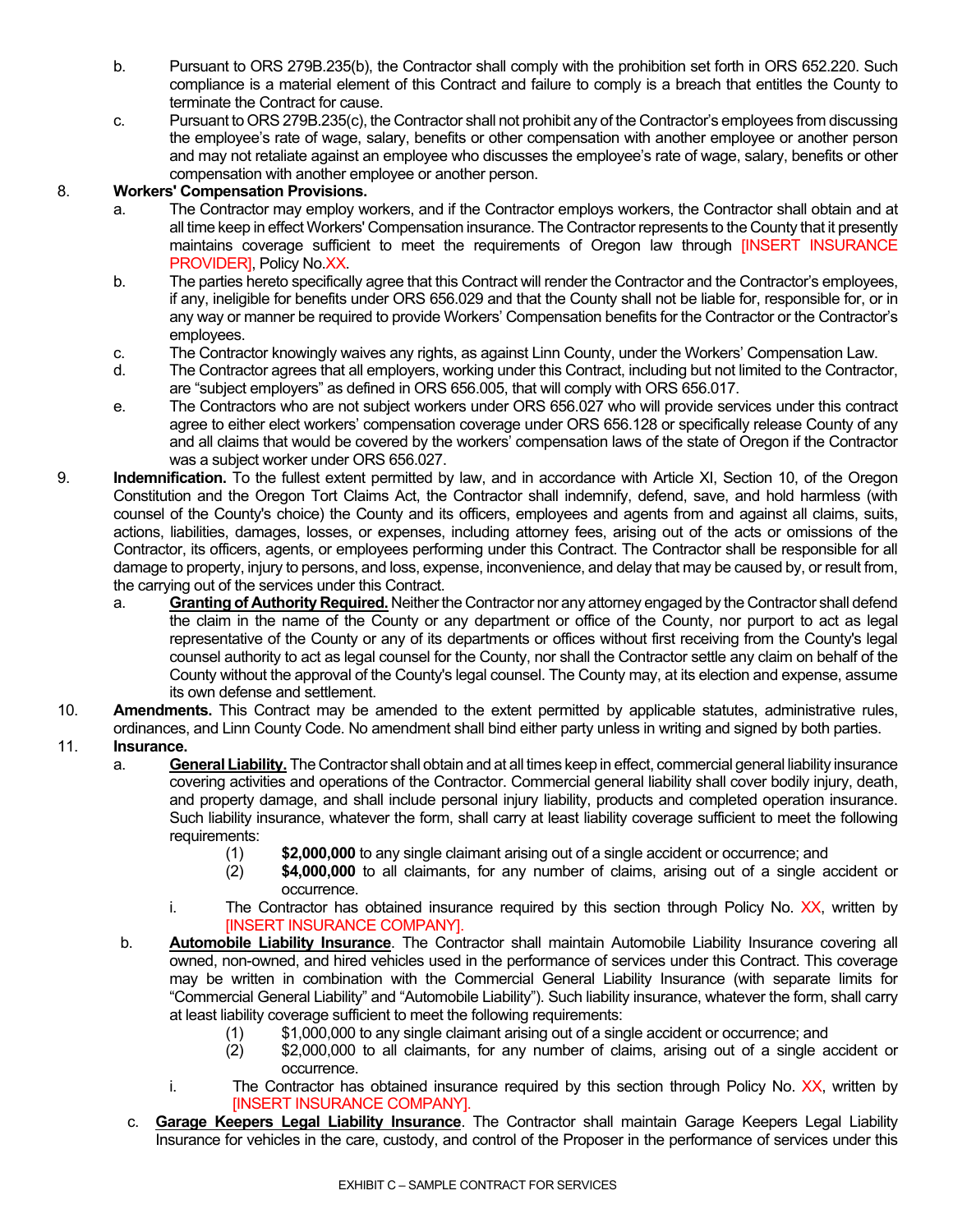Contract. Such liability insurance, whatever the form, shall carry at least liability coverage sufficient to meet the following requirements:

- 
- (1) \$1,000,000 to any single claimant arising out of a single accident or occurrence; and<br>(2) \$2,000,000 to all claimants, for any number of claims, arising out of a single a \$2,000,000 to all claimants, for any number of claims, arising out of a single accident or occurrence.
- i. The Contractor has obtained insurance required by this section through Policy No. XX, written by [INSERT INSURANCE COMPANY].

#### d. **General Insurance Provisions.**

- All insurance policies shall be written on an occurrence basis and be in effect for the term of this Contract. Written authorization from the County is required for any insurance policy written on a claims made basis. Any insurance policy authorized to be written on a claims made basis shall be in effect for the term of this Contract plus for three (3) years after the termination of this Contract.
- ii. Insurance coverage shall apply on a primary and non-contributory basis.
- iii. Prior to commencing services, the Contractor shall furnish current Certificate(s) of Insurance for all required insurance to the County. The insurance must be provided by an insurance company or entity that is authorized to transact the business of insurance and issue coverage in the State of Oregon, with an AM best rating of at least A-. The Certificate shall provide, by policy endorsement, if necessary, that the County, it's officers, employees, agents, and volunteers are additional insureds with respect to the Contractor's services provided under this Contract and that there shall be no cancellation, termination, non-renewal, material change to, potential exhaustion of aggregate limits, or reduction of limits of the required insurance without at least 30 days written notice from the Contractor or its insurer to the County. If requested, the Contractor shall provide complete copies of insurance policies to the County.
- e. **Policy Changes.** In the event of unilateral cancellation by the insurance company of an insurance policy referred to in this section, the Contractor shall immediately notify County orally and in writing within three (3) business days.

### 2. **Termination.**

- a. **The County's Termination for Convenience.** The County may terminate this Contract in whole or in part whenever the County determines that termination of the Contract is in the best interest of the County. The County will provide the Contractor with written notice of a termination for convenience at least thirty (30) calendar days before the intended termination date. By the termination date, the Contractor shall provide the County with immediate and peaceful possession of the Project site. Such termination shall be without liability or penalty, and in no circumstance shall Contractor be entitled to lost profits for work not performed due to termination. No termination for convenience shall prejudice any obligations or liabilities of either party already accrued prior to the effective date of termination.
- b. **The County's Termination for Cause.** The County may immediately terminate this Contract without liability or penalty for either of the following causes by the mailing of written notice to the Contractor at the Contractor's address provided herein, specifying the cause:
	- i. The Contractor breaches any of the provisions of this Contract. The Contractor shall be liable for any and all damages suffered by the County as the result of the Contractor's breach of Contract, including, but not limited to, incidental and consequential damages, as provided in ORS 72.7110 to 72.7170;
		- (1) In the event of breach for unsatisfactory performance or nonperformance, the Linn County Board of Commissioners is the sole judge of the Contractor's unsatisfactory performance or nonperformance.
	- ii. The Contractor no longer holds all licenses or certificates that are required to perform the services required under this Contract;
	- iii. The County lacks lawful funding, appropriations, limitations, or other expenditure authority at levels sufficient to allow the County, in the exercise of its reasonable discretion, to pay for the Contractor's services; or
	- iv. Federal, state, or local laws, regulations, or guidelines are modified or interpreted in such a way that either the services under this Contract are prohibited or the County is prohibited from paying for such services from the planned funding source.
- c. **The Contractor's Termination for Cause.** The Contractor may terminate this Contract for cause if the County fails to pay the Contractor pursuant to this Contract. The Contractor may also terminate this Contract for cause if the County commits any material breach or default of any covenant, warranty, obligation, or agreement under this Contract and such breach or failure is not cured within thirty (30) calendar days after delivery of the Contractor's notice, or such longer period as the Contractor may specify in such notice.
- d. **Force Majeure.** Neither party to this Contract shall be held responsible for delay or default caused by fire, riot, acts of God, and/or war, which is beyond the party's reasonable control. The affected party shall, however, make all reasonable efforts to remove or eliminate such a cause of delay or default and shall, upon cessation of the cause, diligently pursue performance of its obligations under the Contract. The County may terminate this Contract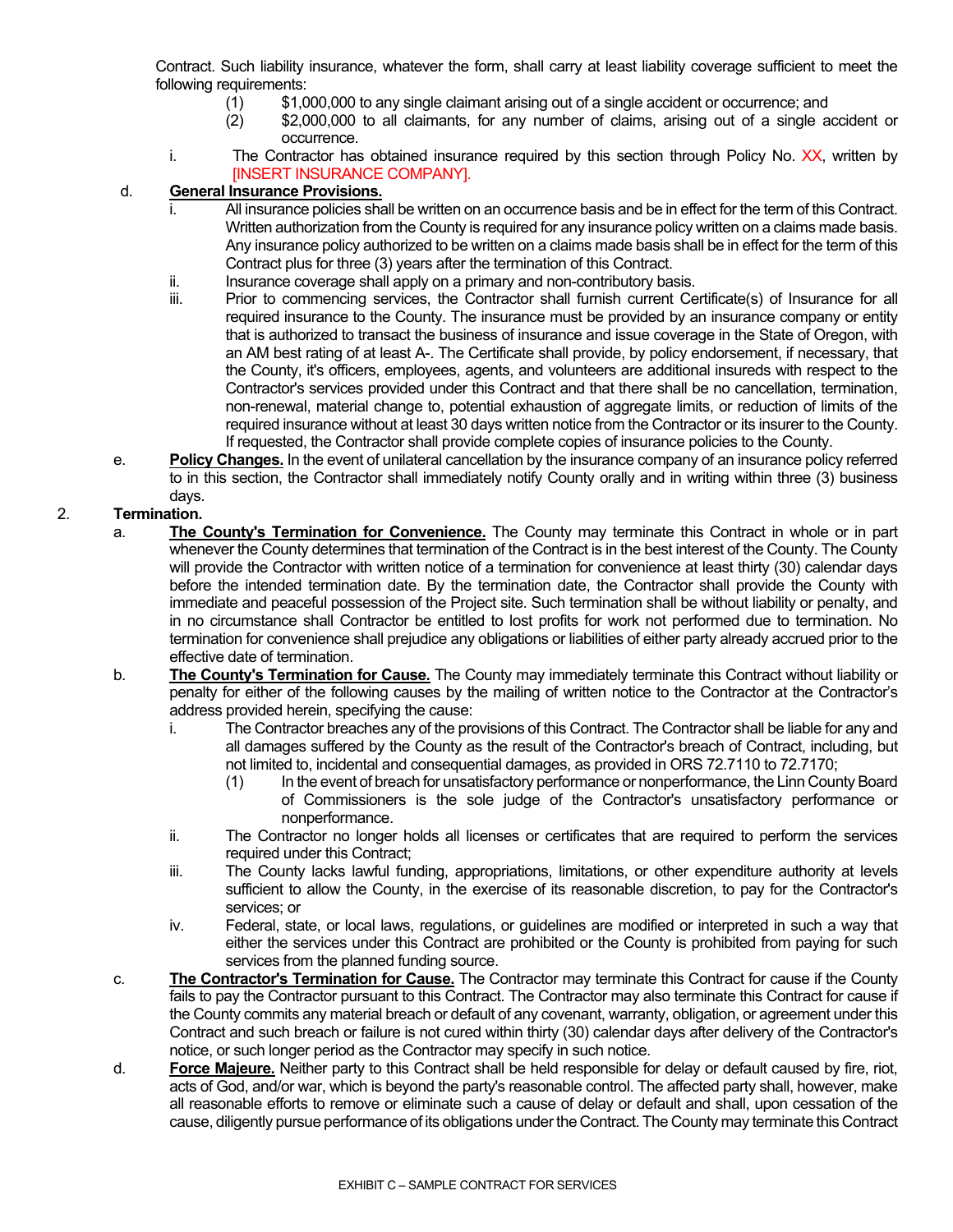upon written notice after determining such delay or default will reasonably prevent successful performance of this Contract.

3. **Waiver.** The failure of either party to enforce any provision of this agreement shall not constitute a waiver by that party of that or any other provision of this agreement, or the waiver by that party of the ability to enforce that or any other provision in the event of any subsequent breach.

#### 4. **Records Maintenance; Access**.

- a. All records acquired or generated by the Contractor in its performance of this Contract shall be and remain the property of the County. Upon termination or expiration of the Contract, the Contractor shall work with the County as necessary to deliver all County-owned records to the County in a pre-approved format.
- b. The Contractor shall maintain all fiscal records relating to this Contract in accordance with generally accepted accounting principles. In addition, the Contractor shall maintain any other records pertinent to this Contract in such a manner as to clearly document the Contractor's performance hereunder. The Contractor acknowledges and agrees that the County, the Oregon Secretary of State's Office, the Federal Government and their duly authorized representatives shall have access to such fiscal records and all other documents that are pertinent to this Contract for the purpose of performing audits and examinations and making transcripts and excerpts. All such fiscal records and pertinent documents shall be retained by the Contractor for a minimum of six (6) years (except as required longer by law) following final payment and termination of this Contract, or until the conclusion of any audit, controversy or litigation arising out of or related to this Contract, whichever date is later.
- 5. **Assignment; Delegation; Successors.** The Contractor shall not assign, delegate, nor transfer any of its rights or obligations under this Contract without the County's prior written consent. The County's written consent does not relieve the Contractor of any obligations under this Contract, and any assignee, transferee, or delegate is considered the Contractor's agent. The provisions of this Contract shall be binding upon and shall inure to the benefit of the parties to the Contract and their respective successors and assigns.
- 6. **Severability.** If any provision of this Contract shall be held invalid or unenforceable by any court or tribunal of competent jurisdiction, such holding shall not invalidate or render unenforceable any other provision, and the obligations of the parties shall be construed and enforced as if the Contract did not contain the particular term or provision held to be invalid.
- 7. **Entire Agreement.** This Contract constitutes the entire agreement between the parties on the subject matter hereof. No waiver, consent, modification or change of terms or provisions of this agreement shall bind either party unless in writing and signed by both parties. Such waiver, consent, modification, or change, if made, shall be effective only in the specific instance and for the specific purpose given. There are no understandings, agreements, or representations, oral or written, not specified herein regarding this agreement.
- 8. **Compliance with Applicable Laws.** The Contractor shall comply with all federal, state and local laws, codes, regulations and ordinances applicable to the provision of goods and/or services under this Contract, including, without limitation, the provisions of ORS 279B.220 through 279B.235 and the provisions of: (i) Title VI of the Civil Rights Act of 1964; (ii) Section V of the Rehabilitation Act of 1973; (iii) the Americans with Disabilities Act of 1990 (Pub L No 101- 336), ORS 659.425, and all amendments of and regulations and administrative rules established pursuant to those laws; and (iv) all other applicable requirements of federal and state civil rights and rehabilitation statutes, rules, and regulations.
- 9. **Foreign Contractor.** If the Contractor is not domiciled in or registered to do business in the State of Oregon, the Contractor shall promptly provide to the Oregon Department of Revenue and the Secretary of State Corporation Division all information required by those agencies relative to this Contract. The County shall withhold final payment under this Contract until the Contractor has met this requirement.
- 10. **Governing Law, Jurisdiction, Venue, & Attorney Fees.** This Contract shall be governed and construed in accordance with the laws of the State of Oregon, without resort to any jurisdiction's conflict of laws rules or doctrines. Any claim, action, suit, or proceeding (collectively, "the claim") between the County (and/or any other agency or department of Linn County) and the Contractor that arises from or relates to this Contract shall be brought and conducted solely and exclusively within the Circuit Court of Linn County for the State of Oregon. Provided, however, if the claim must be brought in a federal forum, then it shall be brought and conducted solely and exclusively within the United States District Court for the District of Oregon. The Contractor hereby consents to the in personam jurisdiction of said courts. Each party shall be responsible for the party's attorney fees, costs and disbursements at all times including appeals.
- 11. **Notices.** Any notice or other communication required or permitted to be given under this Contract shall be in writing and shall be mailed by certified mail, return receipt requested, postage prepaid, addressed to the parties at the addresses first set forth below. Any notice or other communication shall be deemed to be given at the expiration of forty-eight (48) hours after the deposit in the United States mail. The addresses to which notices or other communications shall be mailed may be changed from time to time by giving written notice to the other party as provided in this section.

#### a. **The County's Contact Information**

#### [contact name, title, address, phone, email]

### b. **The Contractor's Contact Information**

#### [contact name, title, address, phone, email]

1. **Tax Certification.** The individual signing this Contract on behalf of the Contractor certifies under penalty of perjury both individually and on behalf of the Contractor that he or she is authorized to act on behalf of the Contractor and that the Contractor is, to the best of the undersigned's knowledge, not in violation of any Oregon Tax Laws. Further, the Contractor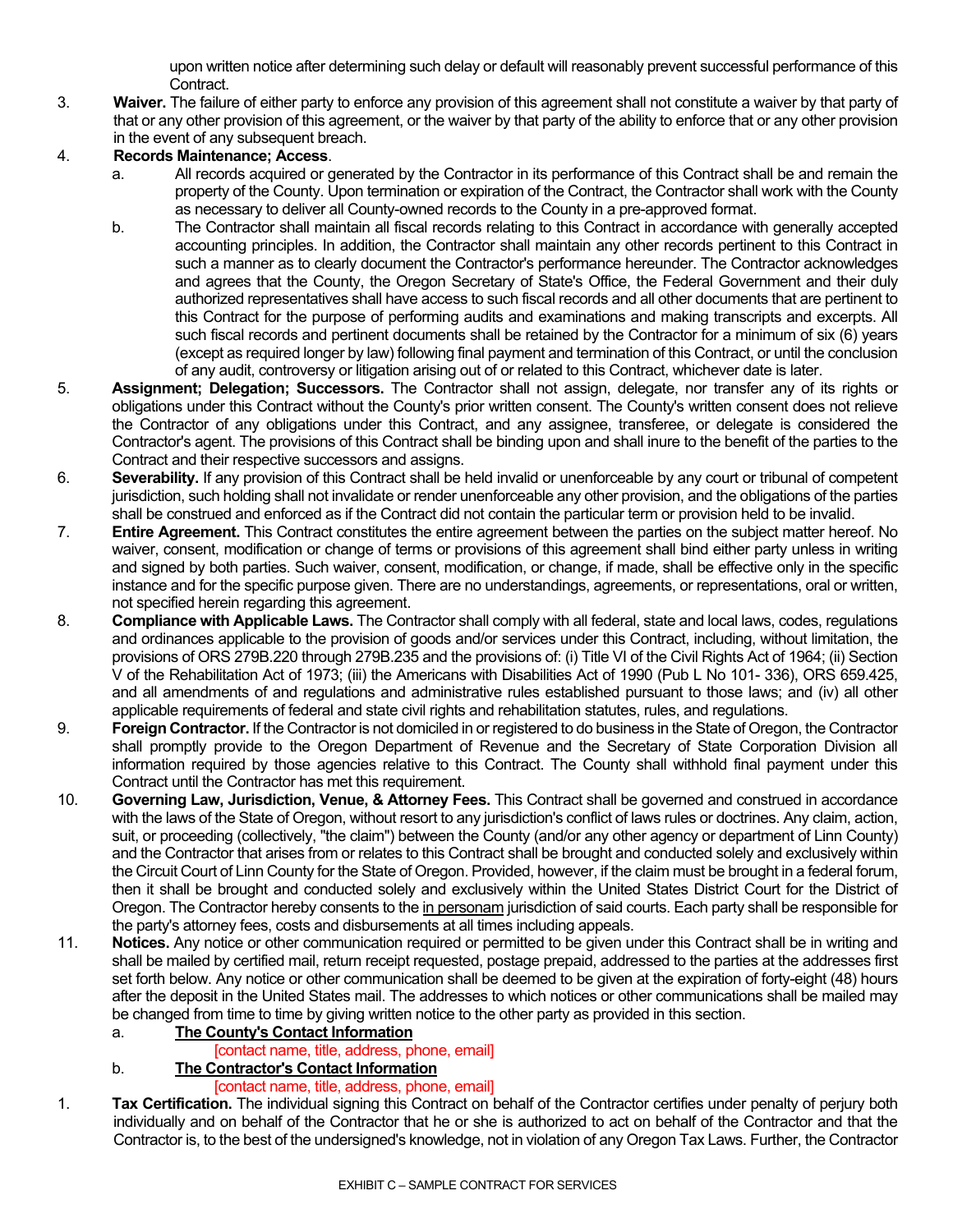shall continue to comply with Oregon Tax Laws during the term of this Contract. Pursuant to ORS 279B.045, Contractor's failure to comply with the Oregon Tax Laws is considered a default for which the County may terminate the Contract and seek damages and other relief as available. For purposes of this certification, "Oregon Tax Laws" means those programs listed in ORS 305.380(4).

- 2. **Counterparts.** This Contract and any subsequent amendments may be executed in any number of counterparts (including by facsimile, PDF, or other electronic transmission), each of which so executed shall be deemed to be an original, and such counterparts shall together constitute one agreement binding on all parties.
- 3. **Survival.** All rights and obligations shall cease upon termination of this agreement, except for those rights and obligations that by their nature or express terms survive termination of this agreement. Termination shall not prejudice any rights or obligations accrued to the parties prior to termination.

IN WITNESS WHEREOF, the parties hereto have caused this instrument to be executed in duplicate by the duly authorized persons whose signature appear below. Each party, by the signature below of its authorized representative, hereby acknowledges that it has read this Contract, understands it, and agrees to be bound by its terms and conditions. Each person signing this Contract represents and warrants to have the authority to execute this Contract.

| <b>CONTRACTOR</b>                       | BOARD OF COUNTY COMMISSIONERS FOR<br><b>LINN COUNTY</b>    |  |  |
|-----------------------------------------|------------------------------------------------------------|--|--|
| Signature                               | Roger Nyquist, Chairman                                    |  |  |
| Name, Typed or Printed                  | Sherrie Sprenger, Commissioner                             |  |  |
| Title                                   | William C. Tucker, Commissioner                            |  |  |
| Date                                    | Date                                                       |  |  |
| APPROVED AS TO CONTRACT TERMS:          | APPROVED AS TO CONTRACT FORM:                              |  |  |
| (Dept Head)<br><b>Linn County Title</b> | Name of Attorney<br>Deputy/County Attorney for Linn County |  |  |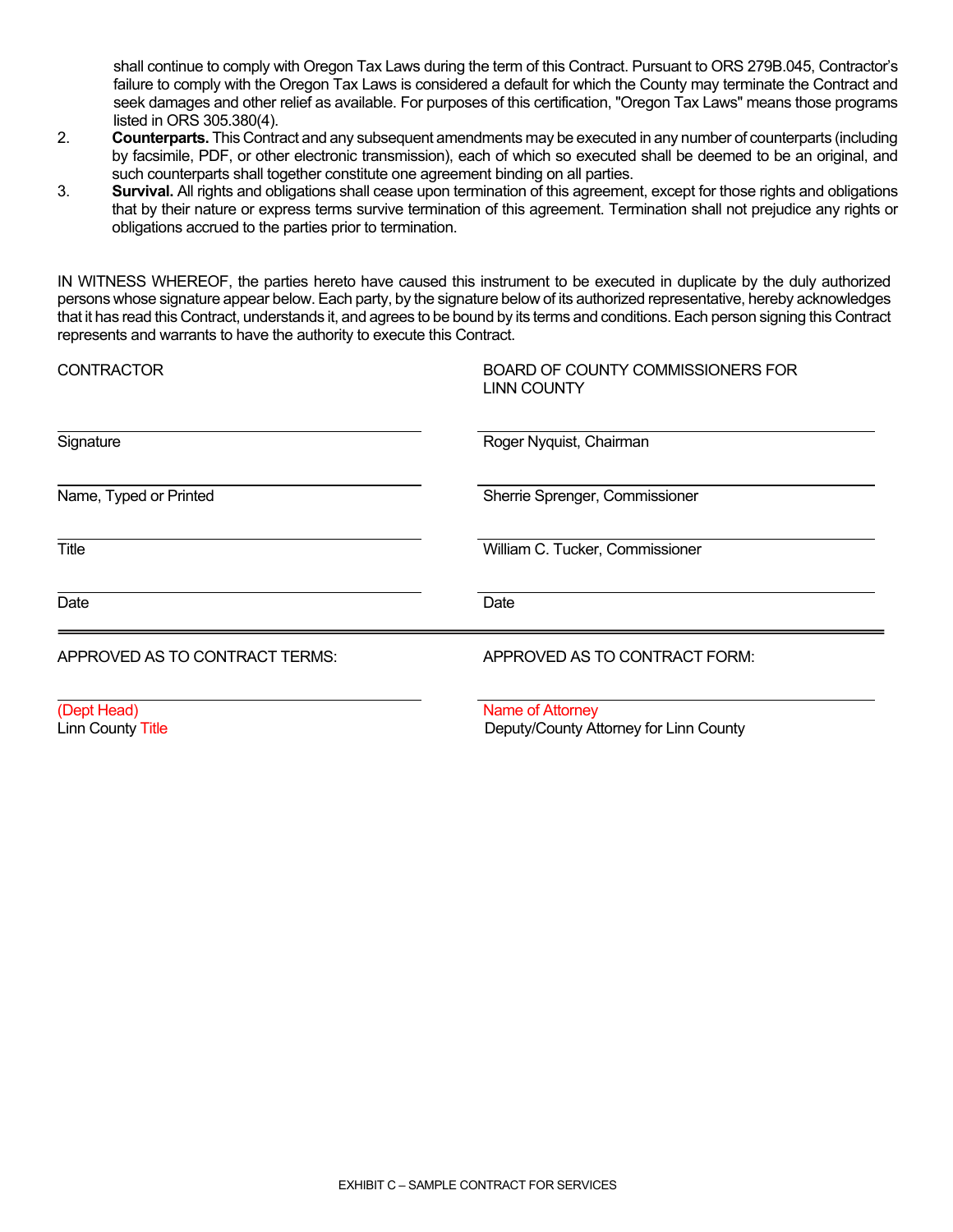#### **EXHIBIT D AFFIDAVIT OF TRADE SECRET**

\_\_\_\_\_\_\_\_\_\_\_\_\_\_\_\_\_\_\_\_ (Affiant), being first duly sworn under oath, and representing [insert Proposer Name] (hereafter "Proposer"), hereby deposes and swears or affirms under penalty of perjury that:

- **1.** I am an employee of the Proposer, I have knowledge of the Request for Proposals referenced herein, and I have full authority from the Proposer to submit this affidavit and accept the responsibilities stated herein.
- **2.** I am aware that the Proposer has submitted a Proposal, dated on or about [insert date] (the "Proposal"), to the State of Oregon (State) in response to Request for Proposals 18-01, for Mental Health Residential Treatment Facility Services and I am familiar with the contents of the RFP and Proposal.
- **3.** I have read and am familiar with the provisions of Oregon's Public Records Law, Oregon Revised Statutes ("ORS") 192.410 through 192.505, and the Uniform Trade Secrets Act as adopted by the State of Oregon, which is set forth in ORS 646.461 through ORS 646.475. I understand that the Proposal is a public record held by a public body and is subject to disclosure under the Oregon Public Records Law unless specifically exempt from disclosure under that law.
- **4.** I have reviewed the information contained in the Proposal. The Proposer believes the information listed in Exhibit A is exempt from public disclosure (collectively, the "Exempt Information"), which is incorporated herein by this reference. It is my opinion that the Exempt Information constitutes "Trade Secrets" under either the Oregon Public Records Law or the Uniform Trade Secrets Act as adopted in Oregon because that information is either:
- **A.** A formula, plan, pattern, process, tool, mechanism, compound, procedure, production data, or compilation of information that:
- **i.** is not patented,
- **ii.** is known only to certain individuals within the Proposer's organization and that is used in a business the Proposer conducts,
- **iii.** has actual or potential commercial value, and
- **iv.** gives its user an opportunity to obtain a business advantage over competitors who do not know or use it.
	- Or
- **B.** Information, including a drawing, cost data, customer list, formula, pattern, compilation, program, device, method, technique or process that:
- **i.** Derives independent economic value, actual or potential, from not being generally known to the public or to other persons who can obtain economic value from its disclosure or use; and
- **ii.** Is the subject of efforts by the Proposer that are reasonable under the circumstances to maintain its secrecy.
- **5.** I understand that disclosure of the information referenced in Exhibit A may depend on official or judicial determinations made in accordance with the Public Records Law.

\_\_\_\_\_\_\_\_\_\_\_\_\_\_\_\_\_\_\_\_\_\_\_\_\_\_\_\_\_\_\_\_\_\_\_\_\_\_\_\_\_\_\_\_\_\_\_\_

Affiant's Signature

| State of                         |           |                   |
|----------------------------------|-----------|-------------------|
| SS.                              |           |                   |
| County of                        |           |                   |
| Signed and sworn to before me on | (date) by | (Affiant's name). |

Notary Public for the State of My Commission Expires:

 $\mathcal{L}_\text{max}$  , and the set of the set of the set of the set of the set of the set of the set of the set of the set of the set of the set of the set of the set of the set of the set of the set of the set of the set of the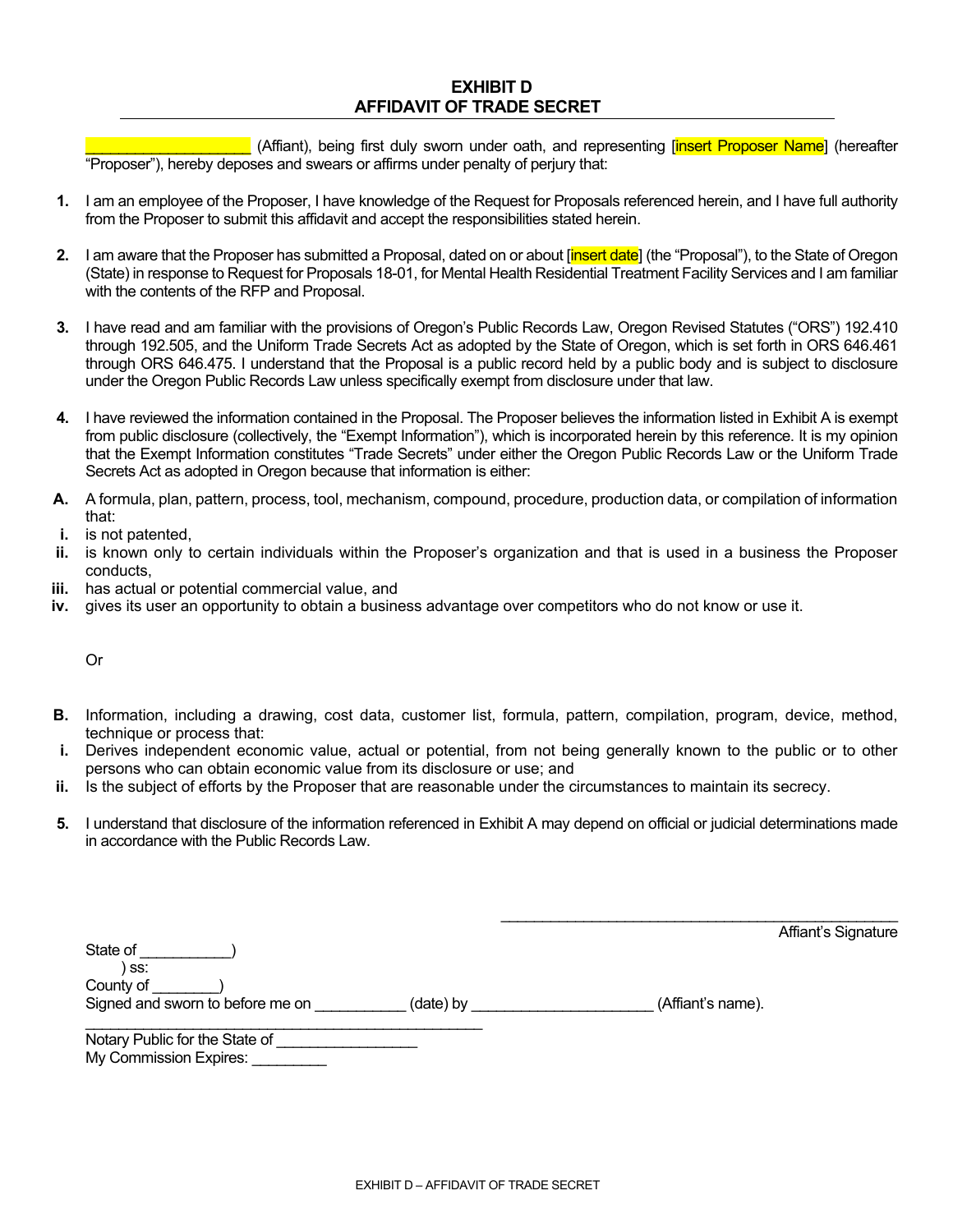#### **EXHIBIT E PROPOSER INFORMATION AND CERTIFICATION SHEET**

| Contact Name: <u>Name: All Contact Name: Contact Name: Contact Name: Contact Name: Contact Name: Contact Name: Contact Name: Contact Name: Contact Name: Contact Name: Contact Name: Contact Name: Contact Name: Contact Name: C</u> |  |  |
|--------------------------------------------------------------------------------------------------------------------------------------------------------------------------------------------------------------------------------------|--|--|
|                                                                                                                                                                                                                                      |  |  |
| <b>Oregon Business Registry Number (if required):</b>                                                                                                                                                                                |  |  |

**Any individual signing below hereby certifies they are an authorized representative of Proposer and that:**

- 1. Proposer understands and accepts the requirements of this RFP. By submitting a Proposal, Proposer agrees to be bound by the Contract terms and conditions in Exhibit C and as modified by any Addenda.
- 2. Proposer acknowledges receipt of any and all Addenda to this RFP.
- 3. Proposal is a Firm Offer for 180 days following the Closing.
- 4. If awarded a Contract, Proposer agrees to perform the scope of work and meet the performance standards set forth in the final negotiated scope of work of the Contract.
- 5. I have knowledge regarding Proposer's payment of taxes and by signing below I hereby certify that, to the best of my knowledge, Proposer is not in violation of any tax laws of the state or a political subdivision of the state, including, without limitation, ORS 305.620 and ORS chapters 316, 317 and 318.
- 6. Proposer does not discriminate in its employment practices with regard to race, creed, age, religious affiliation, gender, disability, sexual orientation, national origin. When awarding subcontracts, Proposer does not discriminate against any business certified under ORS 200.055 as a disadvantaged business enterprise, a minority-owned business, a womanowned business, a business that a service-disabled veteran owns or an emerging small business.
- 7. Proposer and Proposer's employees, agents, and subcontractors are not included on:
	- a. the "Specially Designated Nationals and Blocked Persons" list maintained by the Office of Foreign Assets Control of the United States Department of the Treasury found at: https://www.treasury.gov/ofac/downloads/sdnlist.pdf., or
	- b. the government wide exclusions lists in the System for Award Management found at: https://www.sam.gov/portal/SAM/#1
- 8. Proposer certifies that, to the best of its knowledge, there exists no actual or potential conflict between the business or economic interests of Proposer, its employees, or its agents, on the one hand, and the business or economic interests of the State, on the other hand, arising out of, or relating in any way to, the subject matter of the RFP. If any changes occur with respect to Proposer's status regarding conflict of interest, Proposer shall promptly notify the State in writing.
- 9. Proposer certifies that all contents of the Proposal (including any other forms or documentation, if required under this RFP) and this Proposal Certification Sheet, are truthful and accurate and have been prepared independently from all other Proposers, and without collusion, fraud, or other dishonesty.
- 10. Proposer understands that any statement or representation it makes, in response to this RFP, if determined to be false or fraudulent, a misrepresentation, or inaccurate because of the omission of material information could result in a "claim" {as defined by the Oregon False Claims Act, ORS 180.750(1)}, made under Contract being a "false claim" {ORS 180.750(2)} subject to the Oregon False Claims Act, ORS 180.750 to 180.785, and to any liabilities or penalties associated with the making of a false claim under that Act.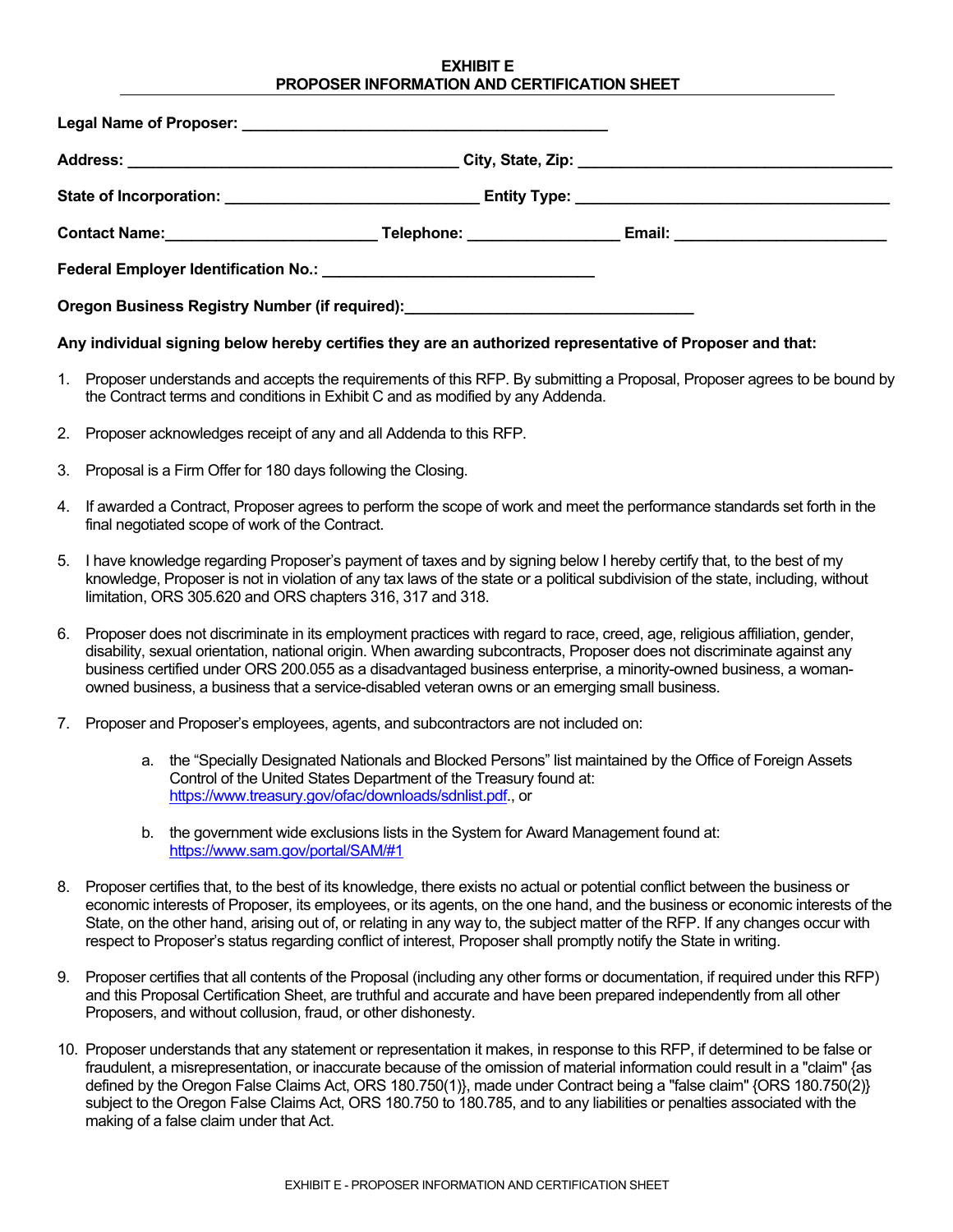- 11. Proposer acknowledges these certifications are in addition to any certifications required in the Contract found in Exhibit C and at the time of Contract execution.
- 12. If any Amendments are issued in connection with this RFP, Proposer has received and duly considered such Amendments, and acknowledges and agrees to the terms of all such Amendments as those terms revise the scope, terms and conditions of this RFP.

\_\_\_\_\_\_\_\_\_\_\_\_\_\_\_\_\_\_\_\_\_\_\_\_\_\_\_\_\_\_\_\_\_\_\_\_\_\_\_\_\_\_\_\_\_\_\_\_\_\_\_\_\_\_\_ \_\_\_\_\_\_\_\_\_\_\_\_\_\_\_\_\_\_\_\_\_\_\_\_

Authorized Signature **Date** Date **Date** 

 $\mathcal{L}_\text{max}$  , and the contract of the contract of the contract of the contract of the contract of the contract of the contract of the contract of the contract of the contract of the contract of the contract of the contr (Print Name and Title)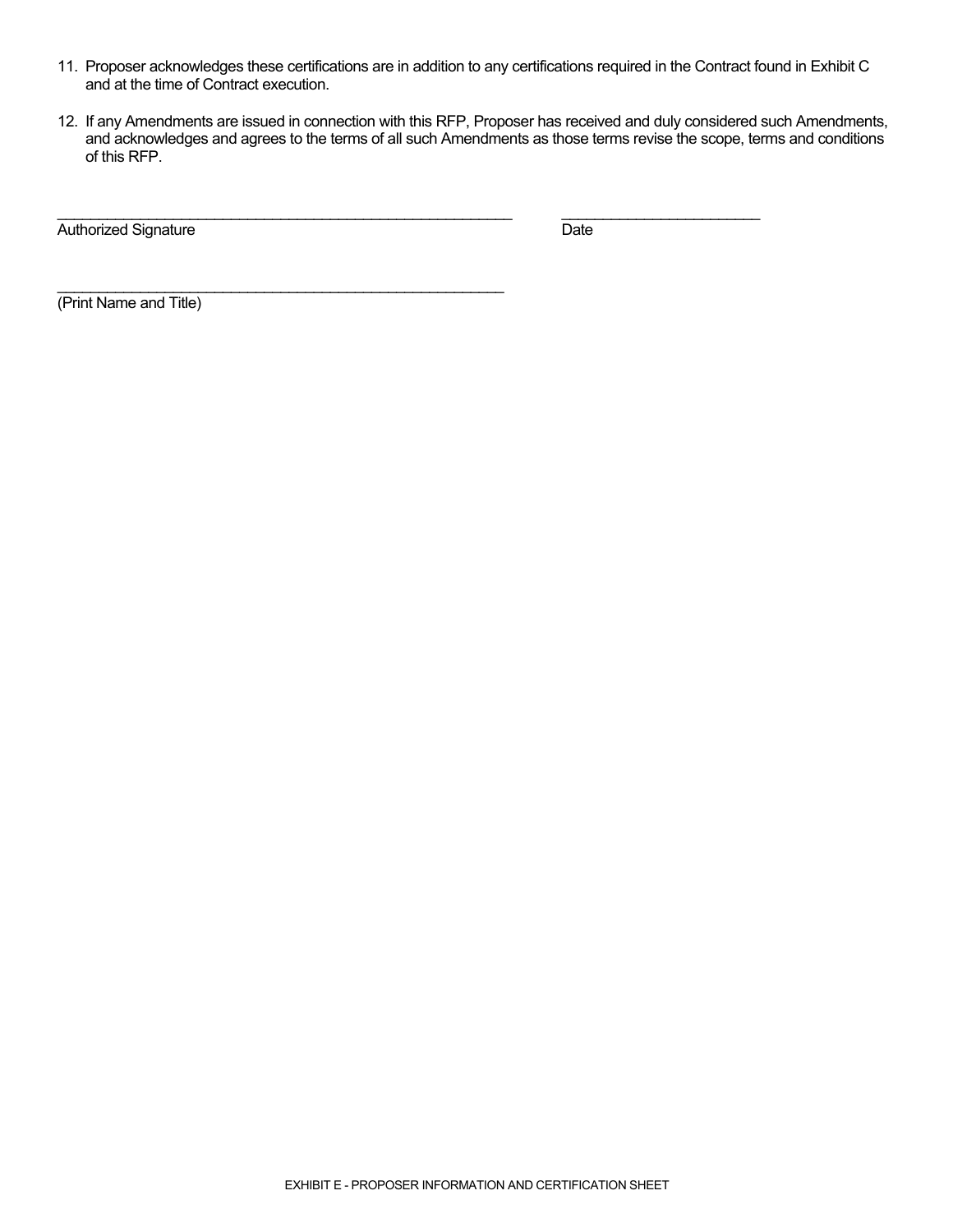**EXHIBIT F – LIST OF SHERIFF'S OFFICE VEHICLES**